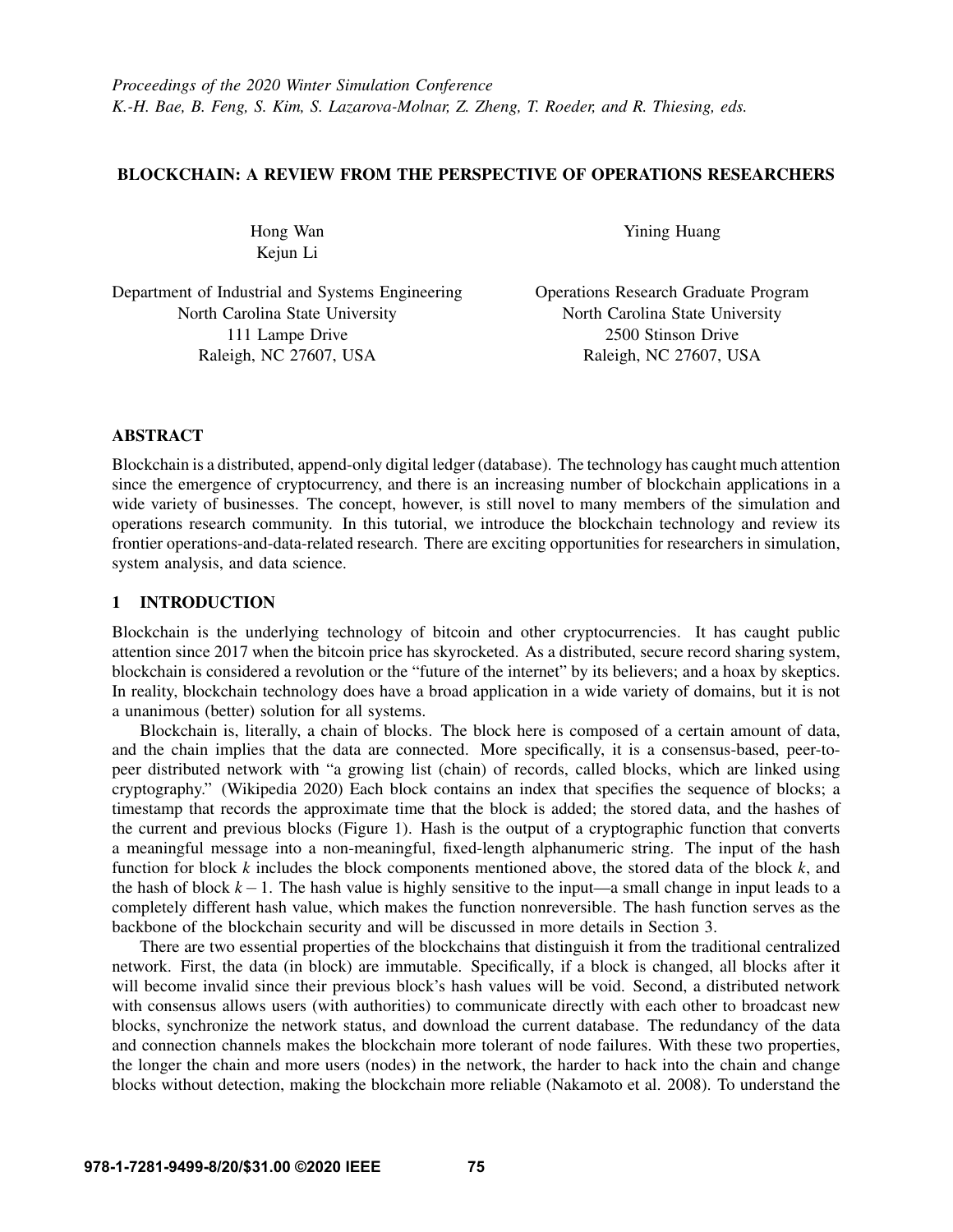blockchain system better, we encourage the readers to explore an interactive demonstration of a blockchain at [Blockchain Demo.](https://blockchaindemo.io)

<span id="page-1-0"></span>

Figure 1: Blockchain demonstration.

The history of blockchain technology can be traced back to the year of 1991. [Haber and Stornetta](#page-12-0) [\(1990\)](#page-12-0) introduced a digital notary service to timestamp documents, which is regarded as the prototype of blockchain. Later, they brought their idea into effect by creating a timestamping service called Surety. They published their hash values in the New York Times once a week since 1995 to make it legitimate and unique. This service is considered to be the first blockchain in the world. Inspired by [Haber and](#page-12-0) [Stornetta \(1990\)](#page-12-0) and along with concepts of Merkle tree [\(Merkle 1980\)](#page-13-1), consensus and fault tolerance [\(Castro, Liskov, et al. 1999\)](#page-11-0), and proof of work [\(Dwork and Naor 1993\)](#page-11-1), [Nakamoto et al. \(2008\)](#page-13-0) developed the bitcoin project that is the most famous realization of the blockchain technology.

There has been numerous research on blockchain architectures, scalability, and novel consensus algorithms from the computer and electrical scientists, and discussions of blockchain applications from various areas (mostly in finance and emerging in other regions). This tutorial has no intention to cover all of the state-of-art progress in this highly-interdisciplinary area. Our goal is to introduce the new technology to the simulation and operations research communities, review the relevant research, and initiate discussions of research opportunities in blockchain design, characterization, and application. We first describe four different kinds of blockchains with varying degrees of privacy, efficiency, and scalability that fit for different scenarios in Section [2.](#page-1-1) Section [3](#page-3-0) uses bitcoin and Ethereum to explain the basic concepts of blockchains, including mining, consensus, and smart contracts. Then in Section [4,](#page-5-0) we discuss a less famous but more widely used blockchain type, the consortium chain, and demonstrate its applications at the enterprise level. Section [5](#page-6-0) reviews the current research of blockchain in simulation, game theory, and machine learning, all of which focuses on system design and analysis of blockchain. We conclude the paper with discussions in Section [6,](#page-10-0) including the limitations of the blockchain and research opportunities for simulation and operations research communities.

# <span id="page-1-1"></span>2 BLOCKCHAIN MECHANISM DESIGN

In this section, we discuss the design of the blockchain mechanism, which is mainly characterized by the following three properties:

- Who can view the data in the system? If anyone can view and download a copy of the whole ledger, we call it a public chain; otherwise, it is a private chain.
- Who can validate the data and/or add a block? If anyone can initiate and validate transactions as well as generate and broadcast blocks, then the blockchain is called permissionless chain, otherwise a permissioned chain.
- How do the network users achieve agreements or solve conflicts? This mechanism is called consensus. The two most popular categories of consensus are proof of work and proof of stake [\(Mingxiao et al. 2017\)](#page-13-2).

The first two properties categorize different types of blockchains, which we introduced in Section [2.1.](#page-2-0) Moreover, we also discuss fundamental measurements of a blockchain system in the same section. The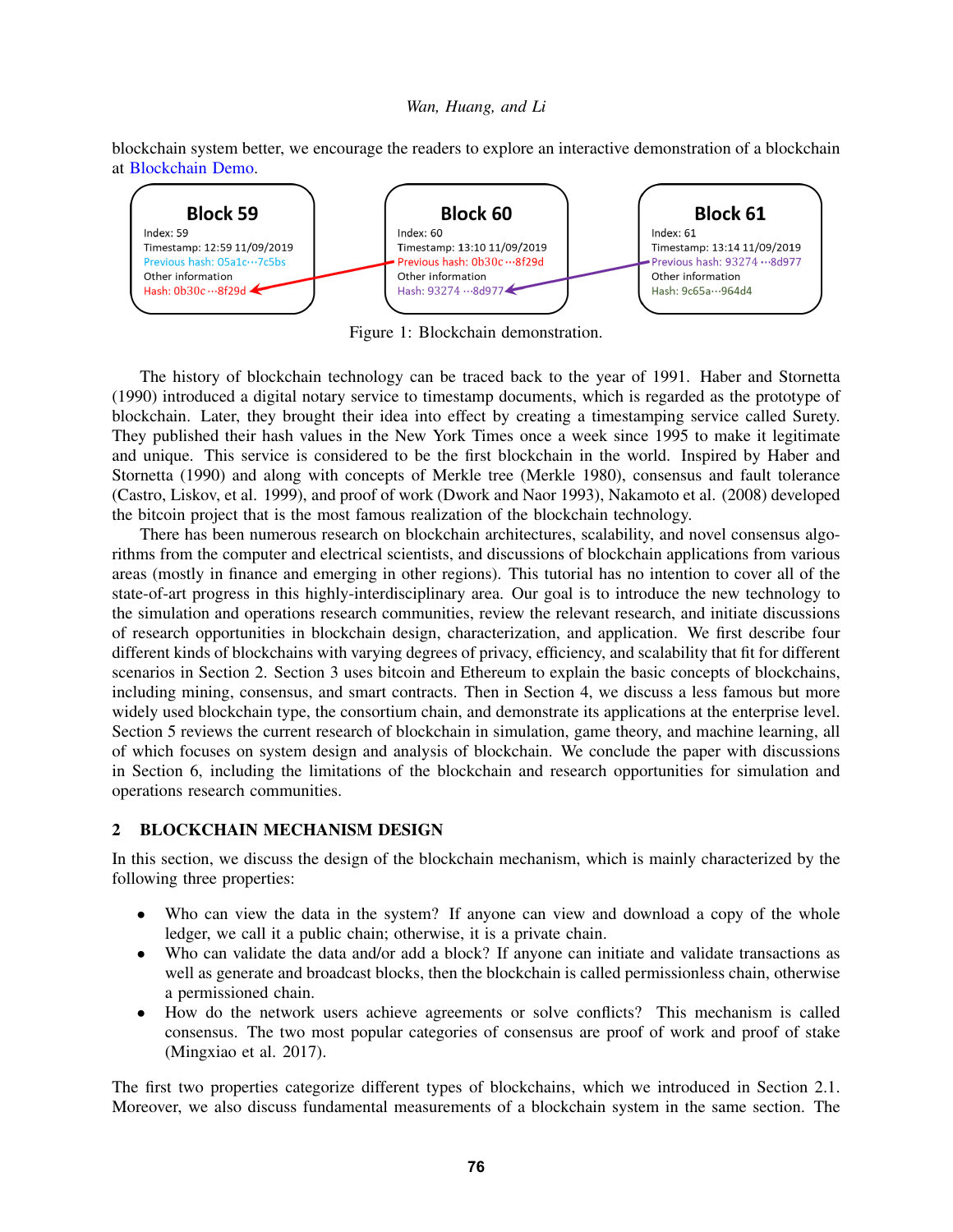third property, the consensus, is decided based on the requirement of the specific application. Section [2.2](#page-3-1) introduces two of the most popular consensus mechanisms with details.

## <span id="page-2-0"></span>2.1 Blockchain Types and Trade-off among Performance Measures

Note that a blockchain is public or private is independent of whether it is permissioned or not. As discussed in Chris Jaikaran's testimony to congress: "Discussing a blockchain as public or private refers to the level of freedom users have to create identities and read data on that blockchain. Discussing a blockchain as permissioned or permissionless refers to the level of access the user would have on that blockchain." [\(Jaikaran 2017\)](#page-12-1). Table [1](#page-2-1) classifies blockchains into four types based on these two independent properties.

<span id="page-2-1"></span>Table 1: Comparison of different blockchain categories (+ represents desired properties, ∼ represents neutral, and − represents shortcomings). [\(Parsons 2018\)](#page-13-3)

| <b>Public-Permissioned</b>                    | <b>Private-Permissioned (Consortium)</b>      |
|-----------------------------------------------|-----------------------------------------------|
| $+$ Good scaling                              | $+$ Good scaling                              |
| $\sim$ Private $\rightarrow$ Public ecosystem | $\sim$ Completely isolated ecosystem          |
| - Centralized                                 | - Centralized                                 |
| $+$ Independently verifiable                  | - Not independently verifiable                |
| - Not yet implemented                         | + Implemented by Hyperledger, etc.            |
| <b>Public-Permissionless</b>                  | <b>Private-Permissionless</b>                 |
| - Poor scaling                                | - Poor scaling                                |
| $\sim$ Completely public ecosystem            | $\sim$ Private $\rightarrow$ Public ecosystem |
| $+$ Distributed                               | $+$ Distributed                               |
| $+$ Independently verifiable                  | - Not independently verifiable                |
| $+$ Implemented by bitcoin, Ethereum, etc.    | - Not yet implemented                         |

Most of the cryptocurrencies use public and permissionless blockchains (Section [3\)](#page-3-0). Private and permissioned (consortium) chains are widely used by individual enterprise and among collaborations of businesses. Customized platforms, such as Hyperledger Fabric by IBM [\(Linux Foundation 2020\)](#page-13-4), have been developed to facilitate enterprise blockchain implementation (Section [4\)](#page-5-0). Between the two ends of the spectrum, the private and permissionless chain limits who can access data, which fits for internal sharing and auditing data. The public and permissioned chain only allows a subset of users to validate the transactions and add blocks, which can be used in asset management like real estate and intellectual properties [\(Martin](#page-13-5) [2018\)](#page-13-5). The later two categories are still in exploring stage.

There are three major and complementary measurements of blockchains: scalability, security, and decentralization. Here scalability refers to the network's ability to handle growth, security the attackresistance, and decentralization the degree of transparency, synchronization, and fairness among all nodes. Illustrated in Figure [2,](#page-3-2) the trade-off among these three is called the scalability trilemma, which means it is hard to maximize the other two without sacrificing the third. For example, in public and permissionless blockchains, all peers within maintain replicas of the full ledger, which enhances the system's security and reliability. However, as the degree of decentralization increases (i.e., more peers involved), it will constrain the network's throughput. Among the four categories, the public and permissionless chain has the most decentralized structure and assumes no trust among users. The private and permissioned chain, on the other hand, has the most centralized architecture and the highest level of trust among users and is widely used by individual enterprise and among collaborations of business. Table 1 summarizes the pros and cons of the four types of blockchains. The level of trust among users determines the optimal blockchain architecture and the consensus mechanism for each application.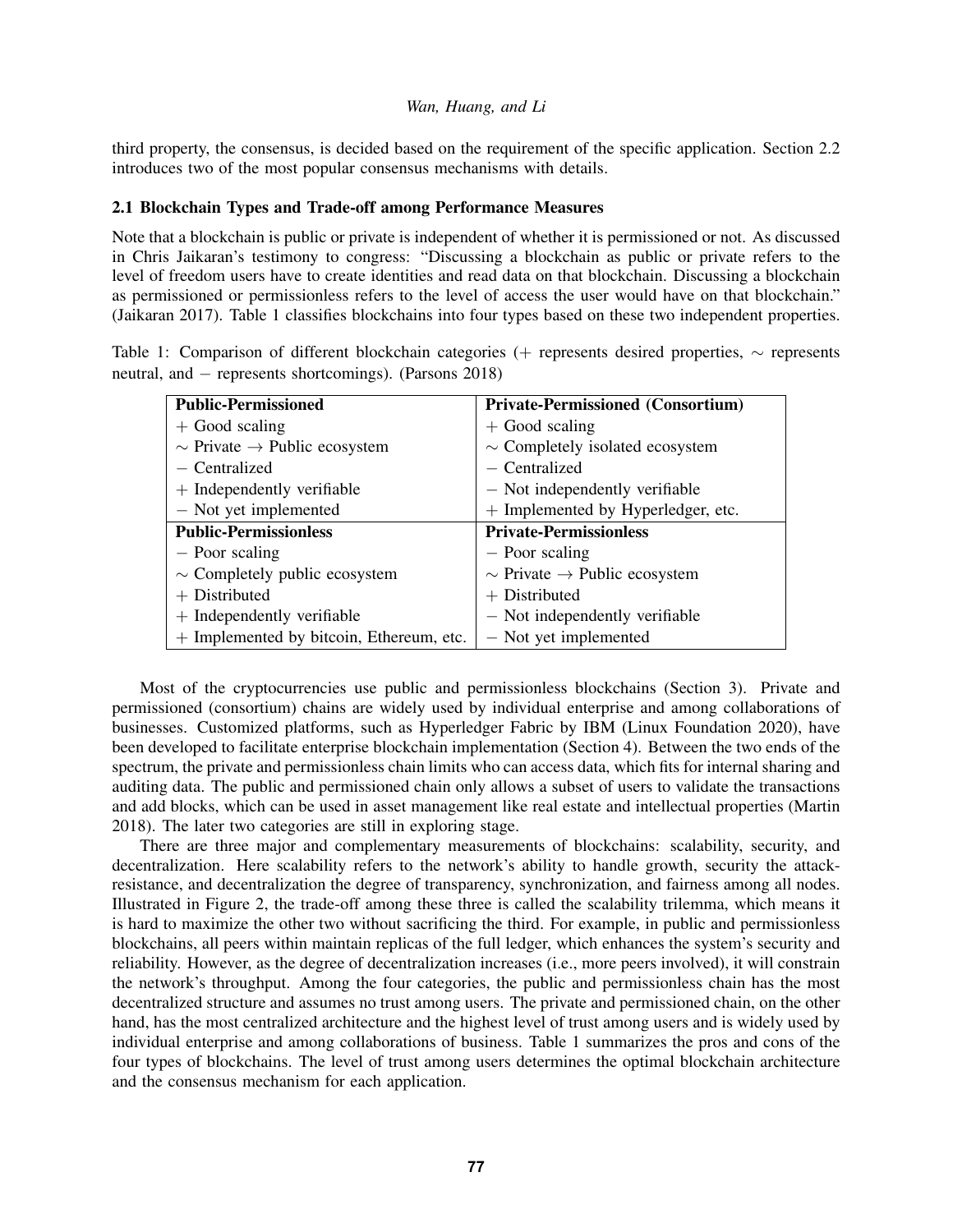<span id="page-3-2"></span>

Figure 2: Blockchain scalability trilemma [\(ReverseAcid 2018\)](#page-13-6).

# <span id="page-3-1"></span>2.2 Consensus Mechanism

The consensus is an algorithm to reach agreements among different nodes/participants of the distributed system to determine the ordering and confirmation of transactions. All distributed systems need to solve the Byzantine general problem [\(Lamport et al. 2019\)](#page-12-2) to handle malicious behaviors that give false information. There have been many consensuses developed since the invention of bitcoin. Most of them are either proof-of-work-based or proof-of-stake-based.

- Proof of work (PoW) is the consensus applied by the majority of cryptocurrencies, including bitcoin. In this mechanism, the participants (i.e., miners) compete with each other to solve a complex computational puzzle that can only be done by brute-force search via a cryptographic hash function. This game is probabilistic, and the winning probability of a miner is proportional to her mining power. The winner will earn the right to add the next block and collect the transaction fees, as well as be rewarded a payoff (usually a certain amount of cryptocurrencies) by the system. Miners' workload safeguards the system with the price of energy waste. PoW is the first consensus developed for blockchain and is known for its fairness and safety. However, it is slow and expensive, and research shows that the mechanism can induce monopoly players that dominate the system.
- Proof of stake (PoS) is another widely used consensus that is complimentary to PoW. The next block is selected through a quasi-random process, whose probability depends on the stake held by a participant rather than its computation power. This mechanism is first applied by PPCoin [\(King](#page-12-3) [and Nadal 2012\)](#page-12-3). PoS is much more efficient (both time and energy wise) than PoW. However, the PoS-based system suffers from a nothing-at-stake problem, in which a node without any stake may behave maliciously since she has nothing to lose.

Besides these two most well-known consensus, there have been many other consensus algorithms proposed recently for different trust level and system requirements [\(Mingxiao et al. 2017;](#page-13-2) [Bamakan et al. 2020\)](#page-11-2).

# <span id="page-3-0"></span>3 BITCOIN AND ETHEREUM: MINING AND SMART CONTRACT

This section introduces bitcoin and Ethereum systems, two of the most famous public-permissionless blockchain applications [\(Nakamoto et al. 2008;](#page-13-0) [Wood et al. 2014;](#page-14-1) [Buterin 2014\)](#page-11-3). These two platforms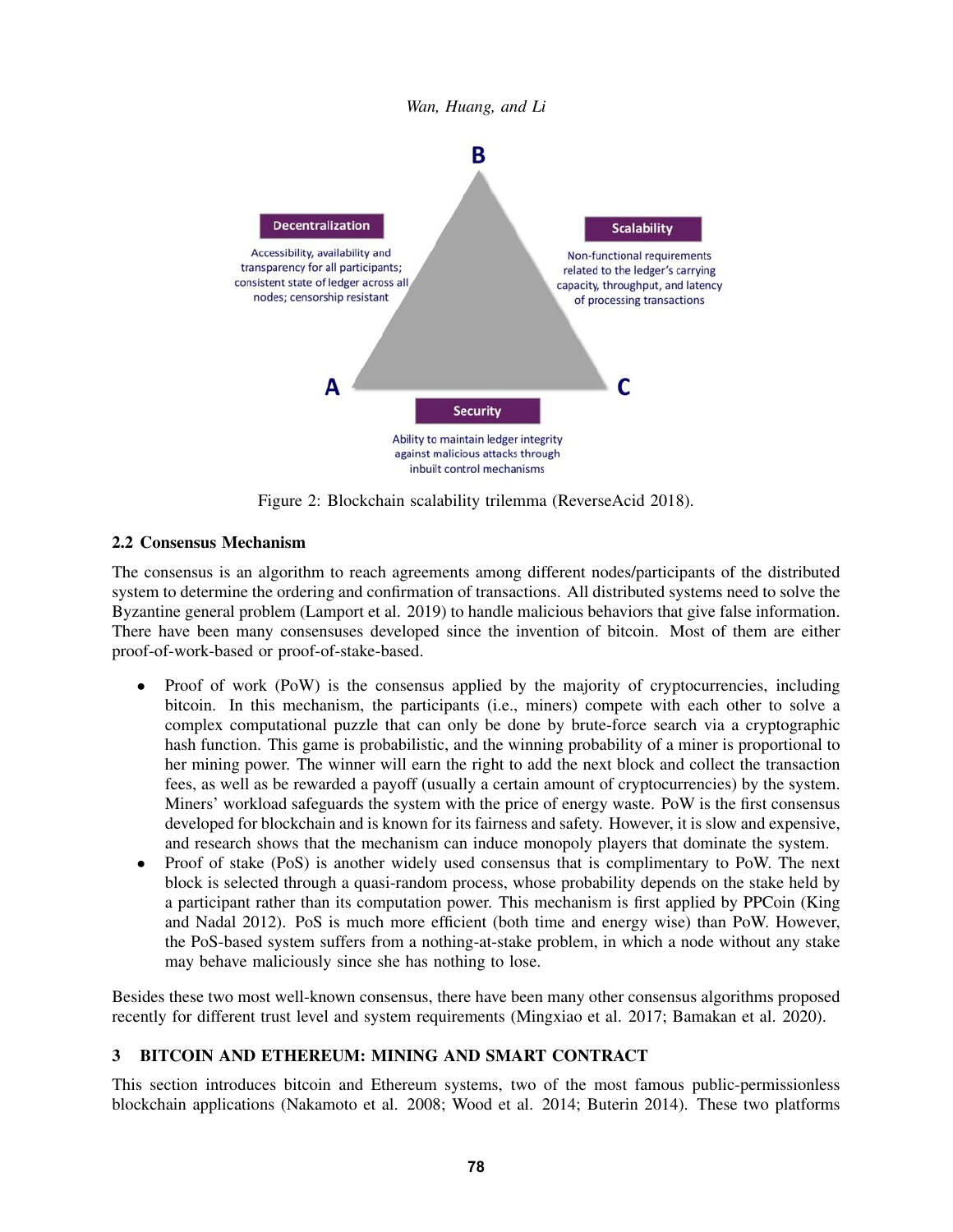occupy more than 70% of the global mining power [\(Coinmarketcap 2020\)](#page-11-4) and are suitable as examples to explain blockchain systems and terminologies. In Section [3.1,](#page-4-0) we elaborate on how bitcoin works and the mining process. Section [3.2](#page-5-1) discusses Ethereum, which is a platform for digital currencies and also allows a wide variety of blockchain technology implementations through the smart contract. In fact, Ethereum users have applied smart contracts to create entire decentralized autonomous organizations (DAOs).

## <span id="page-4-0"></span>3.1 Bitcoin and Mining Process

The most crucial difference between bitcoin (as well as other cryptocurrencies) and the traditional currency is that the former does not have an "issuer" (government or organizations) to endorse the value of the money, validate transactions, and regulate the financial system. Therefore the cryptocurrency must have (1) a security algorithm to protect each account so that other people cannot spend your money, and (2) a self-regulation mechanism to maintain the system operation and avoid malicious behavior. For security concerns, bitcoin uses public key cryptography (or asymmetric cryptography). See [Huh et al. \(2017\).](#page-12-4) There is no physical form of bitcoins, but records of transactions and balances for each account (node). Each account is associated with a public key and a private key, whose relationship is similar to that of an email address and password. The public key can be communicated in the network openly, and the private key allows the owner to access the fund. Mining is a unique mechanism that supports the daily operations of the bitcoin and most of the other cryptocurrencies' systems. Mining determines who can add a group of transactions, i.e., a new block to the current blockchain. When *A* wants to pay *B* one bitcoin, someone needs to validate that *A*'s account has sufficient funds, deduct one bitcoin from *A*'s account, and then add one bitcoin to *B*'s account. The transaction fee is the reward that *A* (or *B*) pays for the transaction recording. To create a valid block, a participant (miner) is required to

- 1. find a lucky number (nonce),
- 2. concatenate the nonce, the previous hash, and the list of transactions as the input string,
- 3. and apply the SHA-256 hash function to generate the hash of this whole input,

such that the 256-bit hash output falls in a target space that is quite small in relation to the much larger output space of the hash function. In this case, the nonce will have to satisfy the following inequality:

# Hash(nonce||previous block hash||txn||...||txn) < target.

All miners compete to solve the above hash puzzle to achieve the PoW consensus in the bitcoin blockchain. The problem can only be solved by brute-force search. Therefore, each node's wining probability is proportional to their hashing power. Once a miner finds a required hash, she will broadcast her block to the whole network for validation. If the new block is validated by a majority of miners, the new block is formally appended to the blockchain and the block creator earns the reward (a certain amount of Bitcoin) and transaction fees. See also [Narayanan et al. \(2016\)](#page-13-7) for details of the mining process.

The mining process is slow and energy-consuming. Each block takes about 10 minutes to generate [\(Nakamoto et al. 2008;](#page-13-0) [Subramanian 2018\)](#page-13-8), and the actual transaction validation can take much longer since each block contains only 1MB of data, and there are competitions among transactions. The higher the transaction fee offered, the quicker the transaction is likely to be handled. Moreover, based on a 2019 estimate by [Vincent \(2019\),](#page-14-2) bitcoin mining consumes more energy than Switzerland, and the solved mathematical problem is not meaningful. However, this process is irreplaceable since the PoW is selfevident and can be agreed upon by all nodes without trust. Also, hacking a blockchain system requires significant computational powers. If these powers are used in mining, the expected rewards will be higher. Therefore it discourages cheating behaviors.

Compared with traditional currency, bitcoin is borderless, more transparent, and neutral. Moreover, the users have full control of their transactions. On the other hand, the disadvantage of bitcoin is its transaction speed, volatility, and narrow acceptance. The last one has been improved significantly in recent years.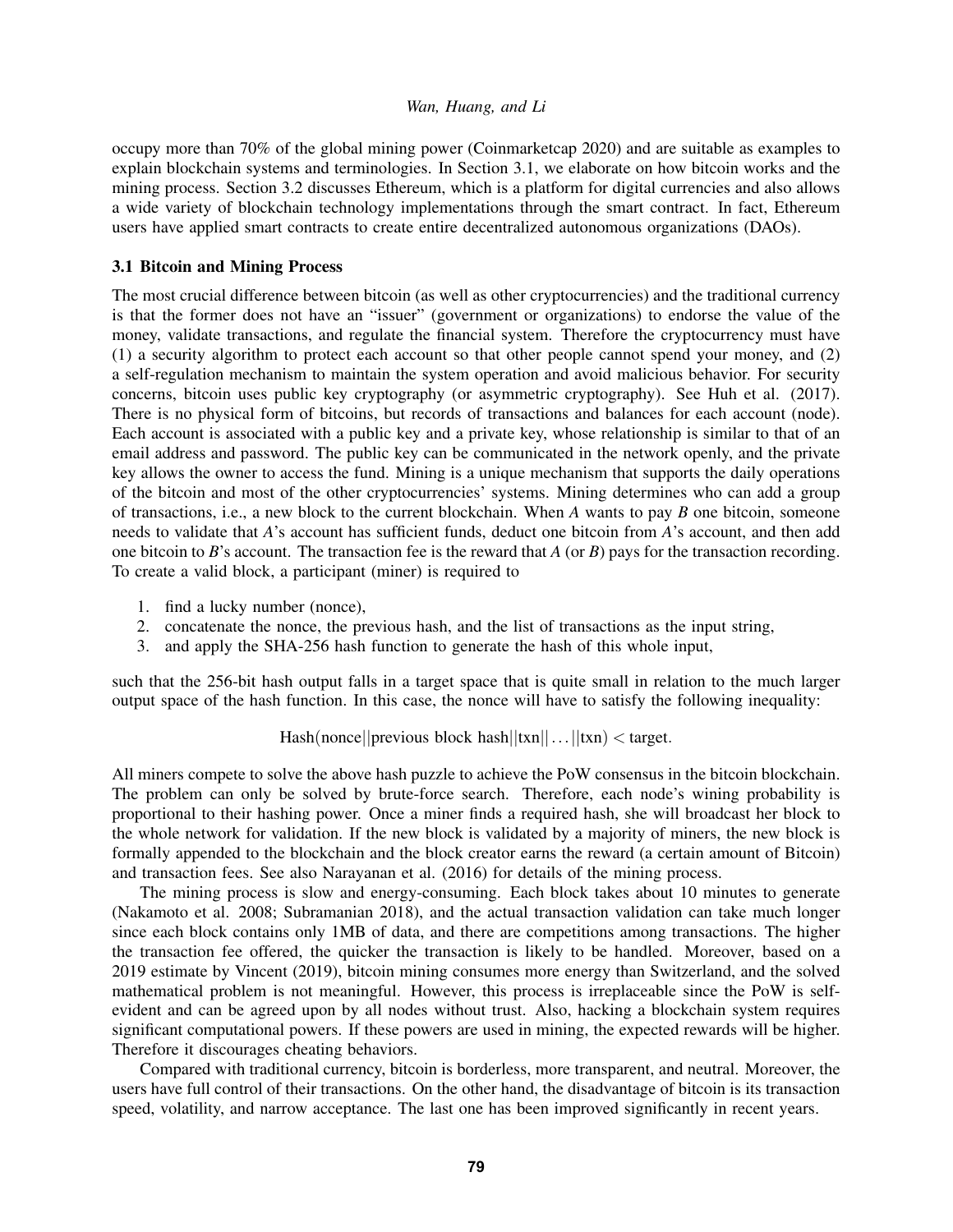### <span id="page-5-1"></span>3.2 Ethereum and Smart Contract

[Ethereum](https://ethereum.org/en/) is a decentralized open-source blockchain platform that features smart contracts. It provides a decentralized virtual machine that allows users to build their applications (i.e., dapps). The mined cryptocurrency is called Ether coin and is the second-largest digital currency by market cap after bitcoin. Ethereum is currently using PoW as its consensus protocol but transitioning into PoS. Validators replace miners, and they vote on which block will be added next to the chain. The more stakes (usually the cryptocurrency) a node has, the more voting power it will have. The node obtaining a larger number of coins has a more significant probability of creating a new block. The elimination of PoW mining significantly improves the efficiency of the blockchain but reduces its decentralization level.

Ethereum transactions include not only digital coins but also smart contracts. A smart contract is a piece of automatically executed code that implements certain activities when the condition fulfills. In application, the smart contract is uploaded to a node address, and other nodes can call a function of this smart contract to create a transaction. The transaction is irreversible, tracible, and transparent. Smart contracts are the building elements of DAO which are governed by a set of smart contracts without a centralized government [\(Shermin](#page-13-9) [2017\)](#page-13-9). As discussed in [Voshmgir \(2019\),](#page-14-3) "Blockchain and smart contracts are governance technologies that have the potential to provide higher levels of transparency while reducing bureaucracy with self-enforcing code. They can minimize existing principal-agent dilemmas of organizations and subsequent moral hazards. Tokens of distributed networks hereby provide incentives to automatically align interests in the absence of third parties." On the flip side, the smart contract and the DAO can introduce security risks to the blockchain system [\(Shermin 2017\)](#page-13-9), For security analysis and research of the smart contract, see [Parizi et al. \(2018\),](#page-13-10) [Watanabe et al. \(2015\)](#page-14-4) and [Sturm et al. \(2019\).](#page-13-11) Smart contracts based on the blockchain technology have many potentials possibilities in various industries. For example, one main problem in the supply chain is how to determine provenance. By translating the representations of ontology to smart contracts, [Kim](#page-12-5) [and Laskowski \(2018\)](#page-12-5) found they can execute a provenance trace on the Ethereum blockchain platform. See also [Lu and Xu \(2017\)](#page-13-12) and [Galvez et al. \(2018\).](#page-12-6) [Dolgui et al. \(2020\)](#page-11-5) developed and tested a new model for smart contract design in the supply chain with multiple logistics service providers and showed this problem can be presented as a multi-processor flexible flow shop scheduling. [Gatteschi et al. \(2018\)](#page-12-7) discussed the possibility of applying blockchain and smart contracts in the insurance industry. [Chang et al.](#page-11-6) [\(2019\)](#page-11-6) designed a blockchain-based smart contract technology to facilitate international payment. For more discussions, see Section [4.](#page-5-0)

### <span id="page-5-0"></span>4 CONSORTIUM BLOCKCHAIN

A typical consortium blockchain involves multiple entities and stakeholders, each with customized authorizations, such as validators and users [\(Liu et al. 2019\)](#page-13-13). A consortium chain requires an invitation to join, and each node has highly customized authorities, allowing more control of the system by regulatory agencies. As a special case of consortium blockchain, the internal blockchain is a highly customized and cryptography-protected database maintained by a specific organization. Only the organization members could take part in the consensus process. The consortium blockchain infrastructure is especially useful for data sharing and document approval during collaborations among organizations. It offers better workflow, data transparency, activity traceability and visibility, and can predict and prevent nodes' malicious behaviors [\(Manupati et al. 2020\)](#page-13-14). Hyperledger is one of the most well-known umbrella projects of open-source consortium blockchains and tools developed by Linux. Its most famous framework is Hyperledger Fabric (IBM) [\(Mao et al. 2018\)](#page-13-15).

A study shows that more than 30% of fish purchased from retailers are incorrectly labeled, and that illegal fishing represents losses around  $10 \sim 23$  billion dollars globally. The mislabeled and illegally sourced fish could hurt ordinary customers' health or the reputation of grocery stores. It is essential to achieve traceability and transparency in the seafood industry. However, the complexity of seafood supply chains poses difficulties in interoperability [\(FishWise 2018\)](#page-11-7). Sawtooth Lake blockchain-based supply chain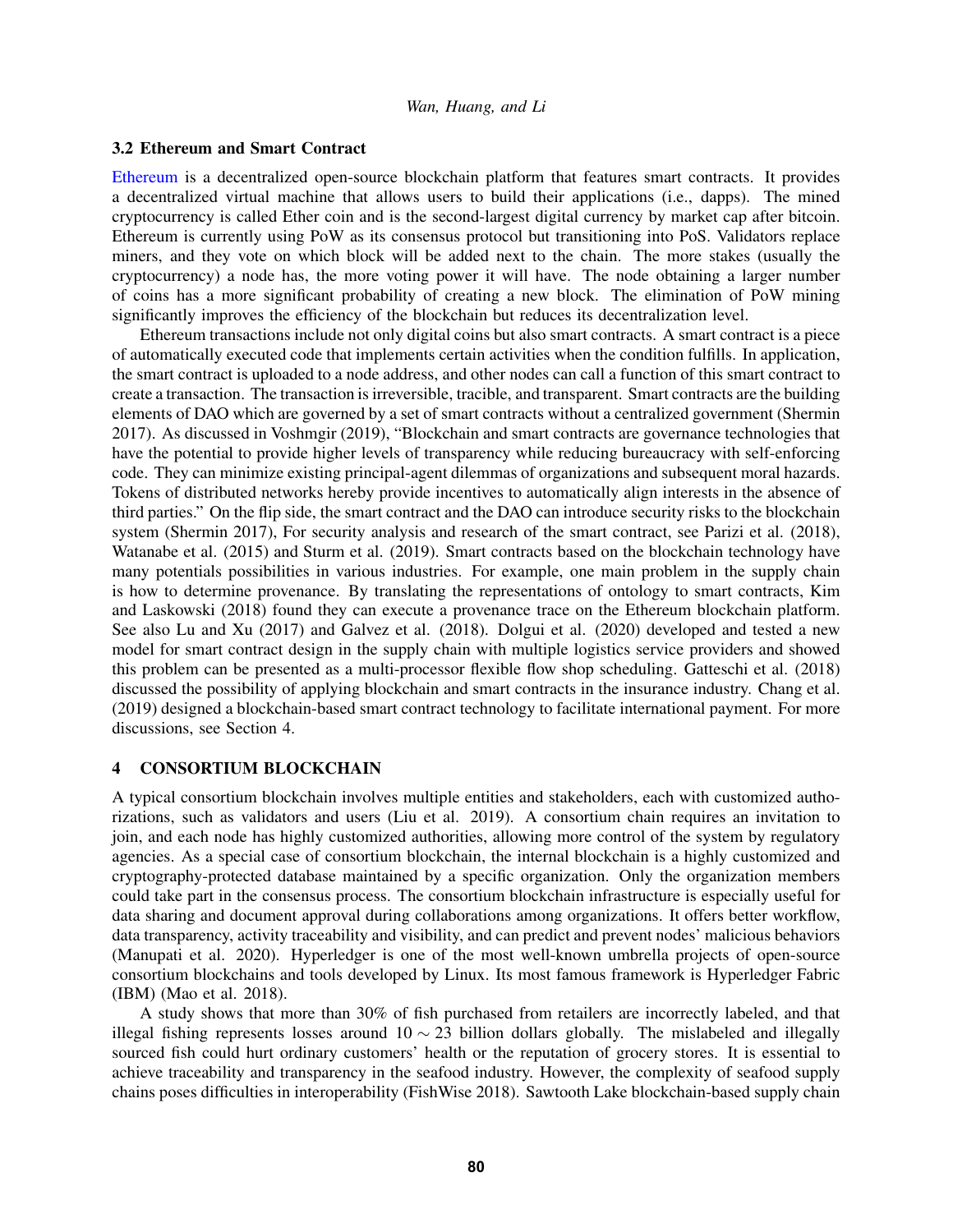<span id="page-6-1"></span>provides an immutable record of the provenance of fish. In combination with Internet of Things (IoT) enabled sensors, Sawtooth Lake can manage the ownership and journey of fish from ocean to table. These sensors can be attached to fish from the moment they are harvested immediately and continuously record data, such as the location, temperature, and humidity of the perishable food. Moreover, the Sawtooth Lake platform could manage the chain of custody of fish, enabling ownership to be transferred and traded on the blockchain with the help of smart contracts. Figure [3](#page-6-1) illustrates how Hyperledger Sawtooth is integrated into the seafood supply.



Figure 3: Flowchart of the seafood supply chain using Hyperledger Sawtooth [\(Blummer et al. 2018\)](#page-11-8).

Additionally, Tian (2016) proposed an agri-food supply chain traceability system using radio-frequency identification (RFID) and blockchain technology. Mao et al. (2018) designed a consortium blockchain to eliminate information asymmetry in the food trade, in order to establish a sustainable and credible trading environment. Manupati et al. (2020) developed a blockchain-based approach for monitoring supply chain performance and optimising both emission levels and operational costs in a synchronised fashion, yielding the optimal outcome for the sustainable supply chain.

In pharmaceutical industry, for example, the consortium chain is used to fight counterfeit drugs by improving surveillance [\(Jamil et al. 2019;](#page-12-8) [Tseng et al. 2018\)](#page-14-5). Financial institutes use consortium chains to improve the efficiency of international trade [\(Chang et al. 2020\)](#page-11-9). Healthcare organizations are enthusiastic in applying blockchain for healthcare data sharing and storage [\(Griggs et al. 2018;](#page-12-9) [Zhang and Lin 2018\)](#page-14-6). See also [Kang et al. \(2017\),](#page-12-10) [Li et al. \(2017\)](#page-12-11) and [Yang et al. \(2020\)](#page-14-7) for applications in energy and construction areas. We expect to see more applications in the near future.

To summarize, combining with smart devices like IoT and wearable sensors, consortium chains ensure transparent, traceable, and accountable data storage and sharing among organizations and end customers. The consortium chain, with the ability of highly secured and customized data sharing, has the potential to become the neural network of the big data.

## <span id="page-6-0"></span>5 SYSTEM AND DATA ANALYSIS OF BLOCKCHAIN SYSTEMS

In this section, we review the recent blockchain researches from system and data points of view. Our discussion focus on three topics: simulation characterization of blockchain systems (Section [5.1\)](#page-7-0), gametheory approach to understand interactions among different nodes (Section [5.2\)](#page-8-0), and machine learning in and for blockchain (Section [5.3\)](#page-9-0).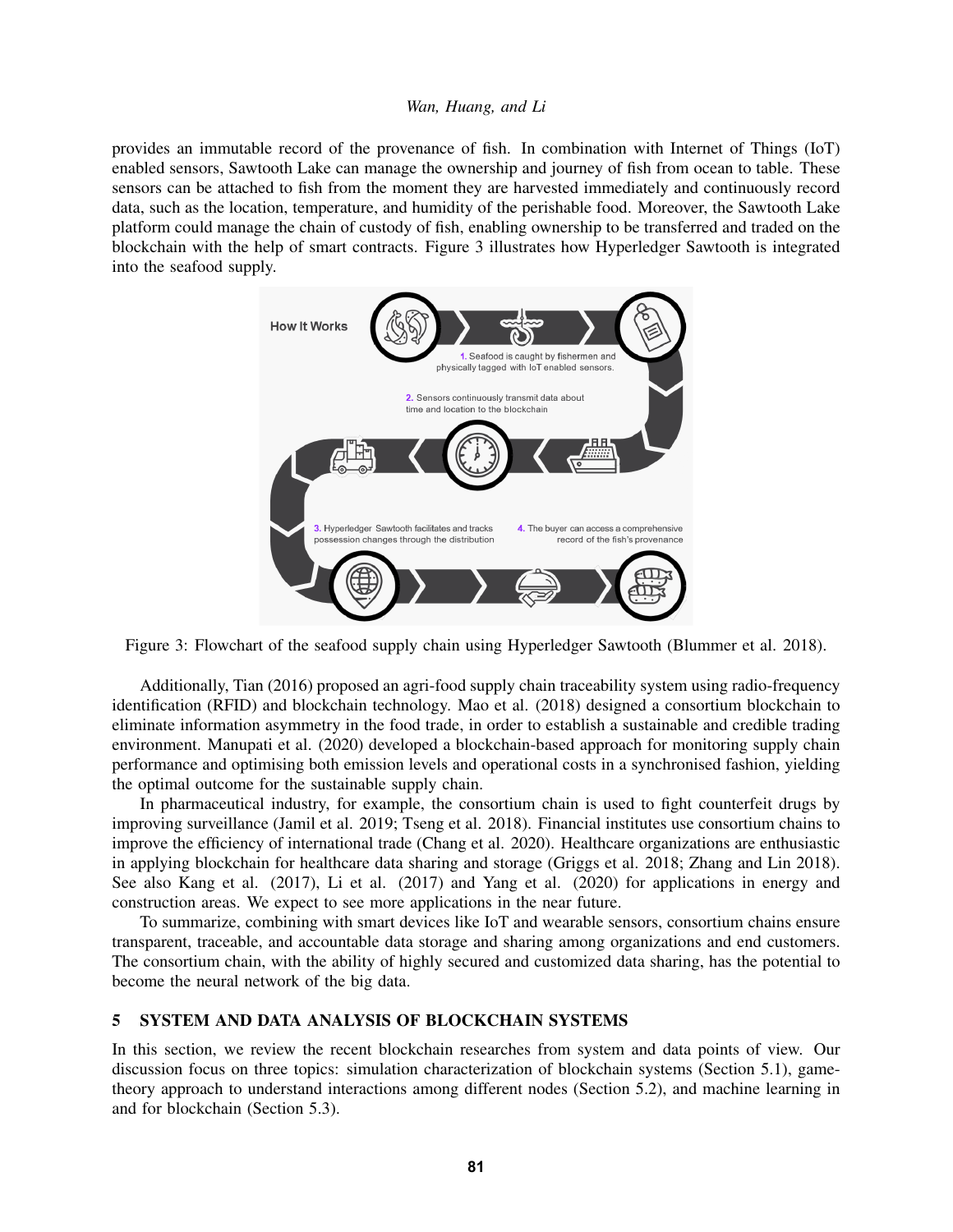# <span id="page-7-0"></span>5.1 Simulation Study of Blockchain Systems

Recently, we see many simulation-related blockchain research appear. The current study mainly focuses on the mining behaviors of cryptocurrencies and the scalability of blockchain simulation models. Also, numerous simulators are proposed as platforms to evaluate the performance of blockchains under different conditions/attacks. We review the related literature in this session.

# 5.1.1 Discrete-Event Simulation

[Alharby and van Moorsel \(2019\)](#page-10-1) proposed an event-driven model with transactions and emphasized on the block creation through PoW. [Aoki et al. \(2019\)](#page-11-10) involved events of block generation, block propagation, and message transmission/reception. [Memon et al. \(2019\)](#page-13-16) built a queueing model to observe the realistic behaviors of both a memory and a mining pool for any blockchain system. To investigate the large-scale blockchain networks, [Wang et al. \(2018\)](#page-14-8) collected and defined a number of metrics to quantify the quality of blockchain. [Miller and Jansen \(2015\)](#page-13-17) enabled the scalable execution of thousands of bitcoin nodes on a single machine in their work and included the denial-of-service attack to demonstrate the proposed simulator. [Gervais et al. \(2016\)](#page-12-12) studied optimal adversarial strategies for double-spending and selfish mining attacks based on Markov decision processes. They constructed a bitcoin simulator to analyze the security and performance of different configurations. Göbel et al. (2016) used discrete-event simulation to study the selfish-mining attack under a network with communication delay between miners. [Foytik et al.](#page-12-14) [\(2020\)](#page-12-14) presented a blockchain simulator that utilizes a generalized representation of consensus protocols, providing insights into the performance of the consensus protocols under various networking conditions.

# 5.1.2 Agent-Based Simulation

[Kaligotla and Macal \(2018\)](#page-12-15) provided a generalized framework of modeling blockchain simulation by illustrating the essential agents and functioning of the system. [Cocco and Marchesi \(2016\)](#page-11-11) reproduced the economy of the mining process with heterogeneous agents by including the bitcoin transactions and price series. [Rosa et al. \(2019\)](#page-13-18) developed a security attack testing platform by exploiting parallel and distributed simulation techniques with extended scalability. Intimated by the design of algorithmic trading and reinforcement learning systems, [Chitra et al. \(2019\)](#page-11-12) proposed an agent-based simulation to model censorship properties in parallelized PoW chains. Their results illustrated how endogenous design choices affect practical protocol performance and how simulations can interact with exogenous data. [Brousmichc](#page-11-13) [et al. \(2018\)](#page-11-13) built an agent-based framework for simulating local energy market place integrating realistic consumption/production behavior and interacting with a private blockchain network. [Bottone et al. \(2018\)](#page-11-14) developed an extendable multi-agent simulator for a block-free and fee-less distributed ledger, in which they employed NetLogo to provide a 3D visualization of the Tangle [\(Popov 2016\)](#page-13-19).

# 5.1.3 Others

[Goswami \(2017\)](#page-12-16) discussed the factors that limit the scalability of blockchains by providing a comparative analysis of several blockchain parameters with real-time data. [Alsahan et al. \(2020\)](#page-10-2) adopted the lightweight virtualization technique for constructing a simulation model with high speed and large scalability. The impact of applying different mining difficulty levels was also studied, and the block time as well as fork occurrences were evaluated. [Yasaweerasinghelage et al. \(2017\)](#page-14-9) used architectural modeling and simulation to measure the latency in blockchain systems under different configurations. [Longo et al. \(2019\)](#page-13-20) developed a hybrid (discrete-event and agent-based) supply chain simulation model to recreate the supply chain operations, which was integrated by an Ethereum-like blockchain with different visibility levels through the same software connector.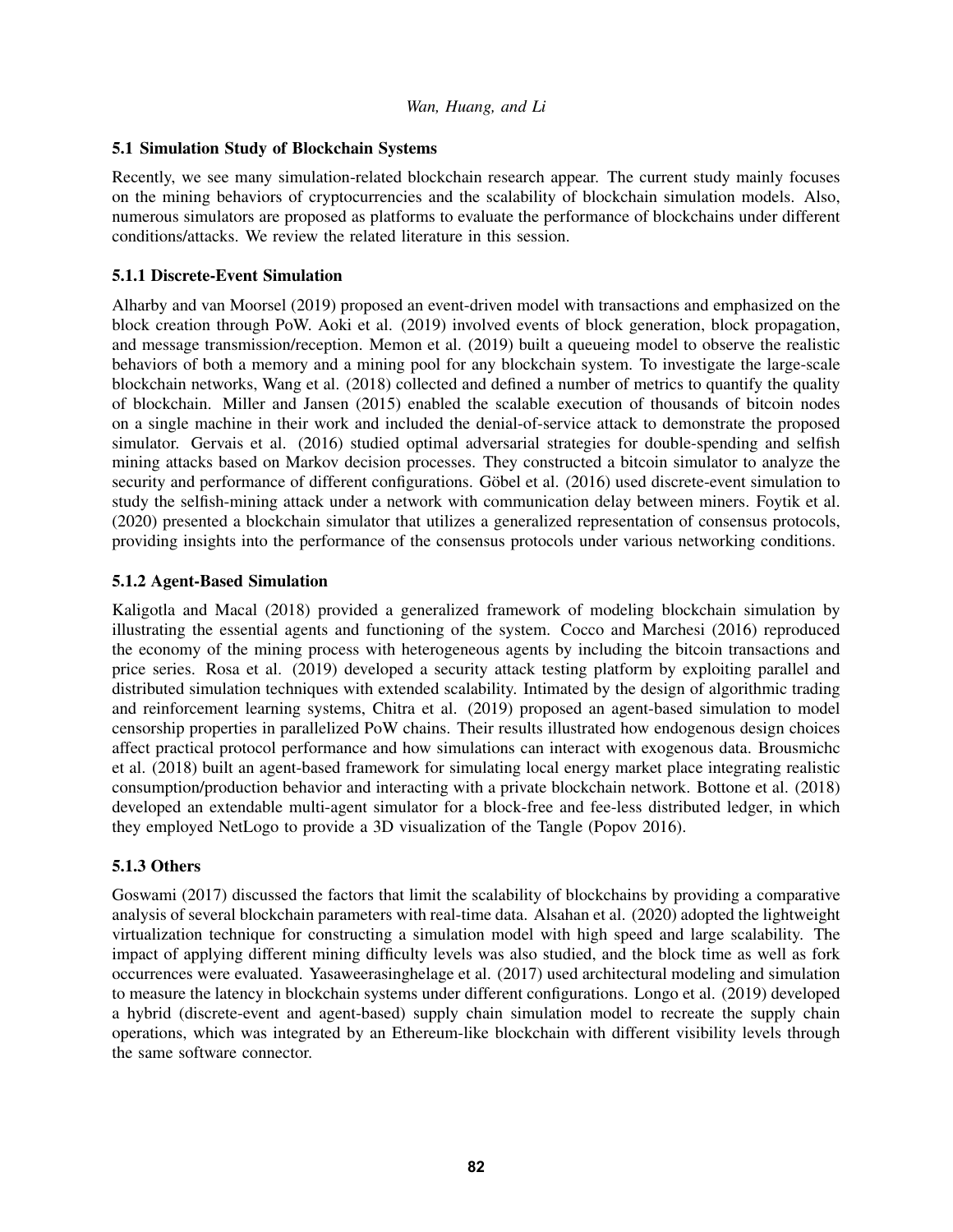# <span id="page-8-0"></span>5.2 Game Theory

As a powerful tool for strategic decision making, game theory plays a valuable role in the blockchain field. It optimizes the utility of each player while considering the interactions among players. Of the increasing amount of research in studying blockchain with game theory, we categorize them by types of games and discussed the research respectively.

# 5.2.1 Non-Cooperative Game

As the term suggests, a non-cooperative game represents the situation where players compete against each other. The ability of non-cooperative game depicting the static game and dynamic game makes it the most prevalent method in blockchain research. To avoid the pool block withholding attack, [Eyal \(2015\)](#page-11-15) modeled it as the miner's dilemma. The non-cooperative theory was used for fork chain selection of bitcoin by [Carlsten et al. \(2016\).](#page-11-16) [Teutsch et al. \(2016\)](#page-14-10) illustrated that the player controlling at least 38.2% of the network's total computational power can gain more reward by deviating from the protocol in any PoW-based cryptocurrency. [Liao and Katz \(2017\)](#page-13-21) modeled the interaction between attackers and regular miners in a whale attack, in which attackers issue an off-the blockchain whale transaction with an extremely large transaction fee in an effort to convince regular miners to fork the current chain. The condition when a miner has an incentive to mine on the fork was investigated by [Kroll et al. \(2013\).](#page-12-17) To study the computational power allocation in the bitcoin mining competition, [Dimitri \(2017\)](#page-11-17) characterized the mining activity as an all-pay contest. To investigate when gaps (the situation that miners would avoid mining when the available fees are insufficient) form, [Tsabary and Eyal \(2018\)](#page-14-11) analyzed the cryptocurrency system via the gap game. [Easley et al. \(2019\)](#page-11-18) developed a game-theoretic model to explain the factors leading to the emergence of transaction fees and the strategic behavior of miners and users. The non-cooperative theory can also be used for pool selection regarding the mining rewards allocation [\(Schrijvers et al. 2016\)](#page-13-22). [Pagnotta, Emiliano](#page-13-23) [and Buraschi, Andrea \(2018\)](#page-13-23) showed the equilibrium price is obtained by solving a fixed-point problem.

# 5.2.2 Extensive-Form Game

Extensive-form games are used to describe dynamic games. The players will make decisions according to a predefined order. Aiming to verify the cloud computing at a relatively low cost, [Dong et al. \(2017\)](#page-11-19) employed game theory with the help of smart contracts. [Lewenberg et al. \(2015\)](#page-12-18) proposed a game theoretic model of the competition for fees between the nodes under the new structure with directed acyclic graphs. [Cong, Lin William and He, Zhiguo and Li, Jiasun \(2020\)](#page-11-20) applied extensive game to optimize reward allocation of pool. [Cong, Lin William and Li, Ye and Wang, Neng \(2020\)](#page-11-21) studied the topic of whether adopting blockchain market by comparing a token based equilibrium using extensive form game, to an equilibrium without token.

# 5.2.3 Stackelberg Game

There are two types of players in the Stackelberg game: leaders and followers. The leader moves first and then the followers will make decision based on the leader's movement. [Kang et al. \(2018\)](#page-12-19) formulated a Stackelberg game model to jointly maximize utility of the blockchain user and profit of the miners. [Feng](#page-11-22) [et al. \(2018\)](#page-11-22) analyzed a series of results of the Stackelberg equilibrium in the market game. [Xiong et al.](#page-14-12) [\(2018\)](#page-14-12) modeled the interaction between the service provider and the miner as a Stackelberg game. [Li et al.](#page-12-11) [\(2017\)](#page-12-11) illustrated a Stackelberg game model of interaction between the users and credit bank.

# 5.2.4 Stochastic Game

In the stochastic game, there could be one or more players make decisions repeatedly with probabilistic transitions. [Zhen et al. \(2017\)](#page-14-13) presented a Zero Determined strategies by modeling a two-miner mining case. The stochastic iterative game was applied here to analyze the selection between the honest and selfish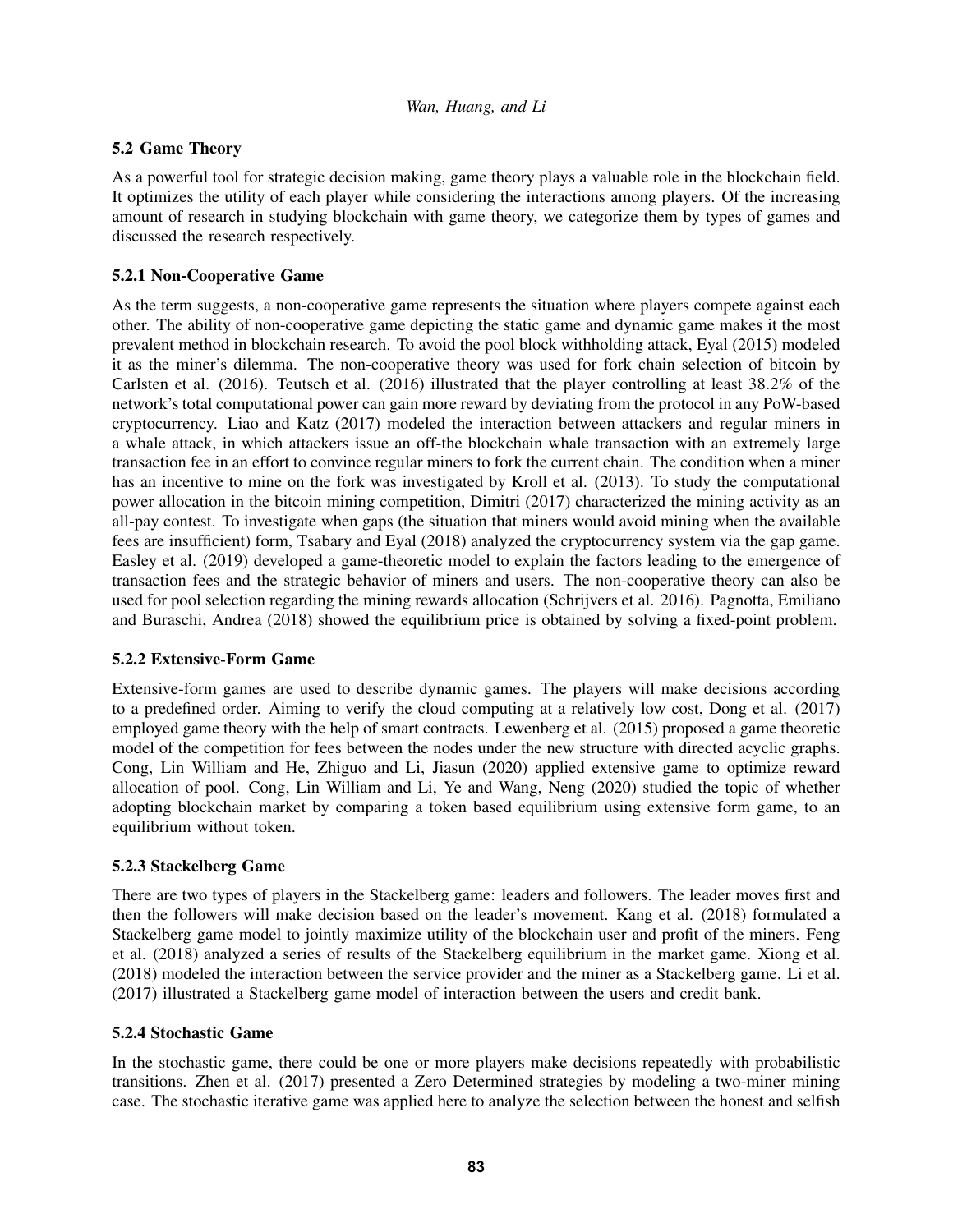mining. Aside from non-cooperative game, [Kroll et al. \(2013\)](#page-12-17) also adopted stochastic game to decide the proper time to release the mining block. [Kim \(2018\)](#page-12-20) focused on a new hybrid theoretical model named Blockchain Governance Game, which provides the stochastic game framework to select the block to add to the chain. [Biais et al. \(2018\)](#page-11-23) modeled the PoW blockchain protocol as a stochastic game and analyzed the equilibrium strategies of rational, strategic miners.

## <span id="page-9-0"></span>5.3 Machine Learning in and for Blockchain

Machine learning refers to the science of teaching the computer system to predict based on data without explicit programming. Its efficiency relies heavily on the quantity and quality of data. Blockchain technology has attracted data scientists' attention since it allows highly customized data sharing without relying on a trusted third party. On the other hand, machine learning algorithms are powerful tools for analyzing and optimizing blockchain operations. The combination of the two technologies can be a game-changer.

Data privacy becomes a critical issue in the current digitalized society, especially for sensitive data sharing in healthcare and finance. Blockchain framework keeps the data safe through cryptography, and allows individual users, instead of a third party, to have full control of their shared data. [Harris and](#page-12-21) [Waggoner \(2019\)](#page-12-21) built a decentralized collaborative learning framework with blockchain. [Chen et al.](#page-11-24) [\(2018\)](#page-11-24) presented LearningChain, which applies a decentralized version of the stochastic gradient descent algorithm and a differential privacy mechanism to preserve user's privacy. To secure the share of updates in federated learning, [Zhu et al. \(2018\)](#page-14-14) proposed a blockchain-based privacy-preserving framework. [Liu et al.](#page-13-24) [\(2018\)](#page-13-24) established a scheme to efficiently collect data and securely share data by incorporating Ethereum blockchain and deep reinforcement learning. We expect more blockchain-based data sharing platform to emerge in the future.

Machine learning methods prove to be efficient in categorizing bitcoin transactions and predicting its price. [Yin and Vatrapu \(2017\)](#page-14-15) applied supervised learning and [Akcora et al. \(2019\)](#page-10-3) proposed a topological data analysis approach to classify entities of transactions that may involve in cybercriminal activities. [Jourdan et al. \(2019\)](#page-12-22) classified entities of transactions into common categories with a gradient boosted decision algorithm. The categorized entities of transactions are used to forecast the value of UTOXs and further predict the Bitcoin price. [Akcora et al. \(2018\)](#page-10-4) tried to forecast Bitcoin price with the topological structure of blockchain. The concept of graphic chainlet they [\(Akcora et al. 2018\)](#page-10-4) introduced was extended by [Abay et al. \(2019\)](#page-10-5) to a new graphic model ChainNet. The topological features from all or multiple transactions are further evaluated and the amount of transferred Bitcoin was considered by ChainNet. [McNally et al. \(2018\)](#page-13-25) compared performance of recurrent neural network and long-short term memory models in forecasting Bitcoin price. [Lahmiri and Bekiros \(2019\)](#page-12-23) also implemented deep learning model to predict Bitcoin price, but applied a chaotic time series analysis first.

Furthermore, researchers are exploring the possibilities of applying machine learning technique to solve resource optimization problem. [Luong et al. \(2018\)](#page-13-26) employed a deep learning-based auction algorithm to optimize the allocation of edge computing resources to support mobile mining activities. [Nguyen et al.](#page-13-27) [\(2020\)](#page-13-27) applied reinforcement learning to determine the optimal offloading decisions for mobile users based on blockchain transaction states. They also developed a deep reinforcement learning algorithm by using deep Q-network. To find an optimal mining strategy without knowing too much about the blockchain network, [Wang et al. \(2019\)](#page-14-16) adopted a single-agent reinforcement learning. In addition to computing resources, capital allocation can also be solved by machine learning to construct portfolios of cryptocurrencies [\(Alessandretti](#page-10-6) [et al. 2018;](#page-10-6) [Jiang and Liang 2017\)](#page-12-24).

A closer look at the studies of incorporating machine learning with blockchain technology, however, reveals some shortcomings. First, the current research mostly focus on financial sector, specifically, bitcoin mining and trading. In combining blockchain with data science, the current research is simply application of one technology to another. The benefit of using the blockchain is unclear. The papers mainly focus on using blockchain for data sharing, ignoring its property of improved safety and higher cost of cheating.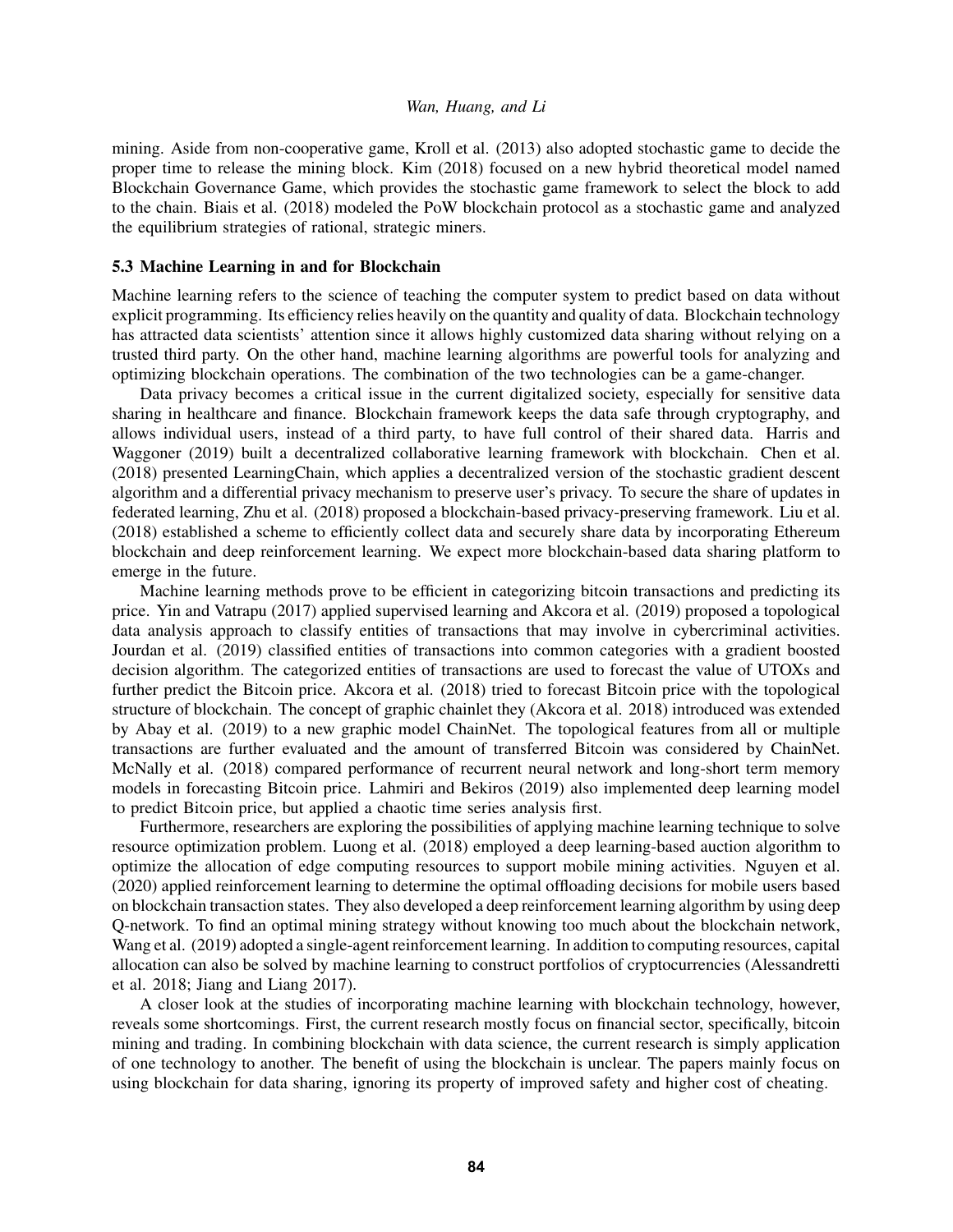#### <span id="page-10-0"></span>6 DISCUSSIONS

In this tutorial, we introduced the concept of blockchain, its categories, its applications, and current research in simulation area. In this section, we want to discuss the challenges of blockchain application and how we, researchers in simulation and operations research society, can contribute.

Up till this point, we have focused on the advantages of blockchain systems and their applications. However, blockchain is not a universal (better) solution for all scenarios. It has many disadvantages compared to the traditional centralized system. First, the mining processes for PoW-based cryptocurrencies are slow and energy-intense. Meanwhile, blockchain's decentralized architecture requires duplication of computations and expenditure of efforts for transaction confirmation. All of these lead to slow transaction speed [\(Huberman et al. 2019\)](#page-12-25). Currently, the bitcoin blockchain can guarantee only 4.6 transactions per second (TPS), and Ethereum with an average of 12 TPS. For Visa, on the other hand, the value is around 24,000 TPS [Strelenko \(2018\).](#page-13-28) The slow transaction speed is the biggest bottleneck of cryptocurrency. Similarly, the blockchain-based data sharing is slower than a traditional centralized database. Moreover, the blockchain's safety will be compromised if attackers could possess the majority (more than 50%) of hashing power in the system, which means small-size blockchains are not safe. Finally, the blockchain can only identify intent to change data, but cannot prevent initial data forging. For instance, within a perishable food supply chain integrated with blockchain, if low-quality products have forged labels initially, then the blockchain cannot screen them out.

So when should blockchain be applied? For traditional (public permissionless) blockchains, the answer is almost no cases except for cryptocurrency. For private and consortium chains, if a centralized or distributed conventional database works and you can rely on a trusted third party, you do not need blockchain. The consortium chain should be considered when there is no or only partial trust toward a third party and/or each other, or for data validation, audition, and public monitoring purposes.

While research by computer scientists have made significant progress on blockchain consensus, architecture, and scalability, characterizing the blockchain as a complex system is still in an early stage. Sophisticated mathematical and simulation models are needed to capture individual nodes' behaviors and their interactions, as well as the system's evolvement under different environments. Moreover, in current studies, nodes/agents all follow simple rules with almost no learning ability. Game theory can shed light on optimal individual decision making, incentive design, and system equilibriums (or lack of them). The current game theory study is limited and constrained. We expect that the computational game theory approach that incorporates simulation and other numerical models will be an active research area. Thirdly, blockchain cannot be apart from data. The current data-related blockchain research is at the pioneer stage and usually just a direct application of one technology to another. A highly integrated infrastructure that combines data science and blockchain technology has great potential.

## **REFERENCES**

- <span id="page-10-5"></span>Abay, N. C., C. G. Akcora, Y. R. Gel, M. Kantarcioglu, U. D. Islambekov, Y. Tian, and B. Thuraisingham. 2019. "Chainnet: Learning on Blockchain Graphs With Topological Features". In *2019 IEEE International Conference on Data Mining (ICDM)*, 946–951. Piscataway, New Jersey: Institute of Electrical and Electronics Engineers, Inc.
- <span id="page-10-4"></span>Akcora, C. G., A. K. Dey, Y. R. Gel, and M. Kantarcioglu. 2018. "Forecasting Bitcoin Price With Graph Chainlets". In *Pacific-Asia Conference on Knowledge Discovery and Data Mining*, 765–776. Springer.
- <span id="page-10-3"></span>Akcora, C. G., Y. Li, Y. R. Gel, and M. Kantarcioglu. 2019. "BitcoinHeist: Topological Data Analysis for Ransomware Detection on the Bitcoin Blockchain". *arXiv preprint arXiv:1906.07852*.
- <span id="page-10-6"></span>Alessandretti, L., A. ElBahrawy, L. M. Aiello, and A. Baronchelli. 2018. "Anticipating Cryptocurrency Prices Using Machine Learning". *Complexity* 2018.
- <span id="page-10-1"></span>Alharby, M., and A. van Moorsel. 2019. "Blocksim: A Simulation Framework for Blockchain Systems". *ACM SIGMETRICS Performance Evaluation Review* 46(3):135–138.
- <span id="page-10-2"></span>Alsahan, L., N. Lasla, and M. Abdallah. 2020. "Local Bitcoin Network Simulator for Performance Evaluation Using Lightweight Virtualization". *arXiv preprint arXiv:2002.01243*.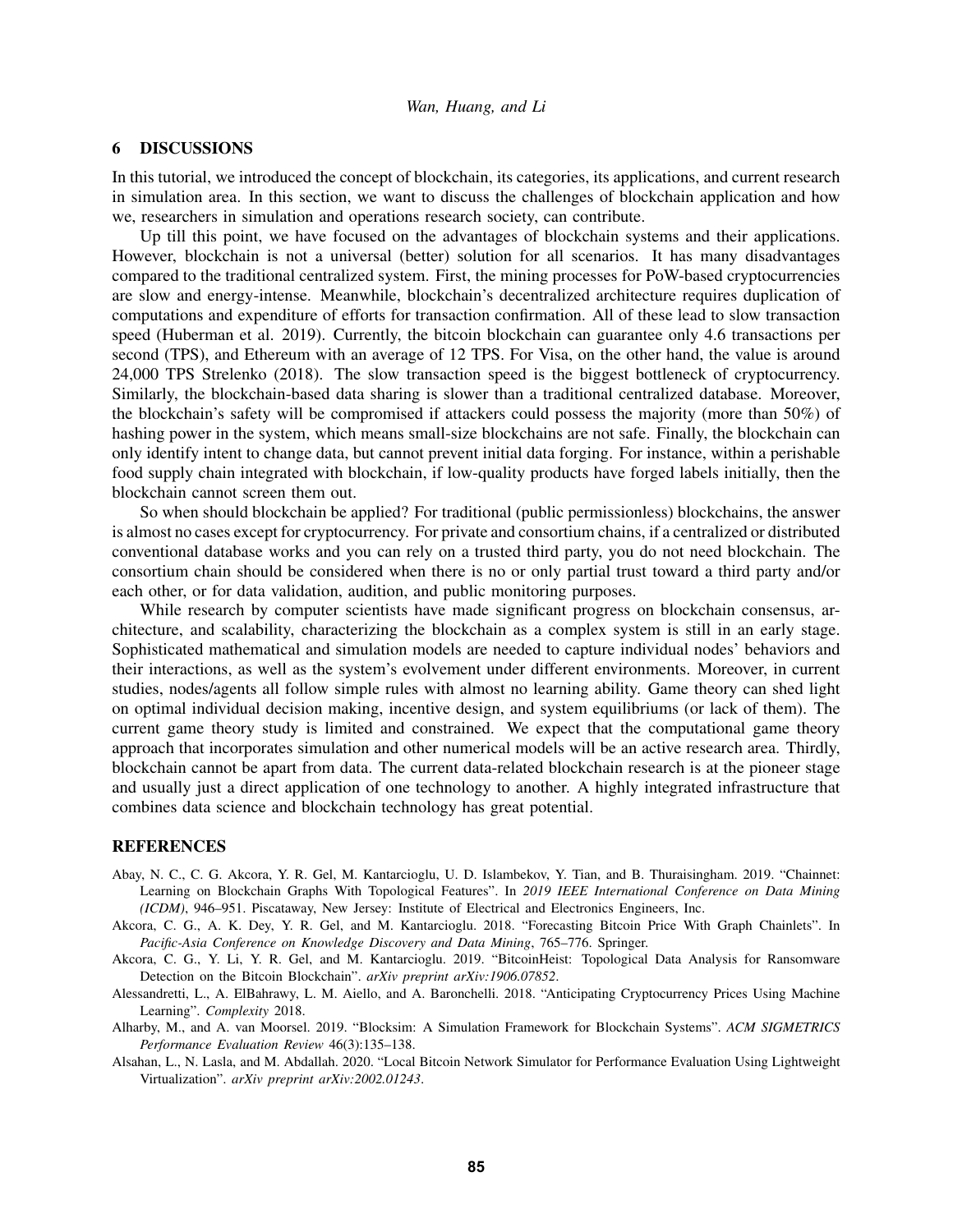- <span id="page-11-10"></span>Aoki, Y., K. Otsuki, T. Kaneko, R. Banno, and K. Shudo. 2019. "SimBlock: A Blockchain Network Simulator". In *IEEE INFOCOM 2019-IEEE Conference on Computer Communications Workshops (INFOCOM WKSHPS)*, 325–329. Piscataway, New Jersey: Institute of Electrical and Electronics Engineers, Inc.
- <span id="page-11-2"></span>Bamakan, S. M. H., A. Motavali, and A. B. Bondarti. 2020. "A Survey of Blockchain Consensus Algorithms Performance Evaluation Criteria". *Expert Systems with Applications*:113385.
- <span id="page-11-23"></span>Biais, B., C. Bisiere, M. Bouvard, and C. Casamatta. 2018. "The Blockchain Folk Theorem". *SSRN Electronic Journal*.
- <span id="page-11-8"></span>Blummer, T., M. Sean, and C. Cachin. 2018. "An Introduction to Hyperledger". Technical report, Tech. rep. 2018. url: https://www. hyperledger. org/wp-content/uploads/2018.
- <span id="page-11-14"></span>Bottone, M., F. Raimondi, and G. Primiero. 2018. "Multi-Agent Based Simulations of Block-Free Distributed Ledgers". In *2018 32nd International Conference on Advanced Information Networking and Applications Workshops (WAINA)*, 585–590. Piscataway, New Jersey: Institute of Electrical and Electronics Engineers, Inc.
- <span id="page-11-13"></span>Brousmichc, K.-L., A. Anoaica, O. Dib, T. Abdellatif, and G. Deleuze. 2018. "Blockchain Energy Market Place Evaluation: An Agent-Based Approach". In *2018 IEEE 9th Annual Information Technology, Electronics and Mobile Communication Conference (IEMCON)*, 321–327. Piscataway, New Jersey: Institute of Electrical and Electronics Engineers, Inc.
- <span id="page-11-3"></span>Buterin, Vitalik 2014. "A Next-Generation Smart Contract and Decentralized Application Platform". [https://cryptorating.eu/](https://cryptorating.eu/whitepapers/Ethereum/Ethereum_white_paper.pdf) [whitepapers/Ethereum/Ethereum](https://cryptorating.eu/whitepapers/Ethereum/Ethereum_white_paper.pdf)\_white\_paper.pdf, accessed 04<sup>th</sup> August.
- <span id="page-11-16"></span>Carlsten, M., H. Kalodner, S. M. Weinberg, and A. Narayanan. 2016. "On the Instability of Bitcoin Without the Block Reward". In *Proceedings of the 2016 ACM SIGSAC Conference on Computer and Communications Security*, CCS '16, 154–167. New York, NY, USA: Association for Computing Machinery.
- <span id="page-11-0"></span>Castro, M., B. Liskov et al. 1999. "Practical Byzantine Fault Tolerance". In *OSDI*, Volume 99, 173–186.
- <span id="page-11-6"></span>Chang, S. E., Y.-C. Chen, and M.-F. Lu. 2019. "Supply Chain Re-Engineering Using Blockchain Technology: A Case of Smart Contract Based Tracking Process". *Technological Forecasting and Social Change* 144:1–11.
- <span id="page-11-9"></span>Chang, S. E., H. L. Luo, and Y. Chen. 2020. "Blockchain-Enabled Trade Finance Innovation: A Potential Paradigm Shift on Using Letter of Credit". *Sustainability* 12(1):188.
- <span id="page-11-24"></span>Chen, X., J. Ji, C. Luo, W. Liao, and P. Li. 2018. "When Machine Learning Meets Blockchain: A Decentralized, Privacy-Preserving and Secure Design". In *2018 IEEE International Conference on Big Data (Big Data)*, 1178–1187. Piscataway, New Jersey: Institute of Electrical and Electronics Engineers, Inc.
- <span id="page-11-12"></span>Chitra, T., M. Quaintance, S. Haber, and W. Martino. 2019. "Agent-Based Simulations of Blockchain Protocols Illustrated via Kadena's Chainweb". In *2019 IEEE European Symposium on Security and Privacy Workshops (EuroS&PW)*, 386–395. Piscataway, New Jersey: Institute of Electrical and Electronics Engineers, Inc.
- <span id="page-11-11"></span>Cocco, L., and M. Marchesi. 2016. "Modeling and Simulation of the Economics of Mining in the Bitcoin Market". *PloS one* 11(10).
- <span id="page-11-4"></span>Coinmarketcap 2020, August. "Global Charts Percentage of Total Market Capitalization". [https://coinmarketcap.com/charts/,](https://coinmarketcap.com/charts/) accessed 04<sup>th</sup> August.
- <span id="page-11-20"></span>Cong, Lin William and He, Zhiguo and Li, Jiasun 2020. "Decentralized Mining in Centralized Pools". [https://academic.oup.](https://academic.oup.com/rfs/advance-article-pdf/doi/10.1093/rfs/hhaa040/33178898/hhaa040.pdf) [com/rfs/advance-article-pdf/doi/10.1093/rfs/hhaa040/33178898/hhaa040.pdf,](https://academic.oup.com/rfs/advance-article-pdf/doi/10.1093/rfs/hhaa040/33178898/hhaa040.pdf) accessed 04th August 2020.
- <span id="page-11-21"></span>Cong, Lin William and Li, Ye and Wang, Neng 2020. "Tokenomics: Dynamic Adoption and Valuation". [http://www.nber.org/](http://www.nber.org/papers/w27222) [papers/w27222,](http://www.nber.org/papers/w27222) accessed 04<sup>th</sup> August 2020.
- <span id="page-11-17"></span>Dimitri, N. 2017, Sep. "Bitcoin Mining as a Contest". *Ledger* 2:31–37.
- <span id="page-11-5"></span>Dolgui, A., D. Ivanov, S. Potryasaev, B. Sokolov, M. Ivanova, and F. Werner. 2020. "Blockchain-oriented dynamic modelling of smart contract design and execution in the supply chain". *International Journal of Production Research* 58(7):2184–2199.
- <span id="page-11-19"></span>Dong, C., Y. Wang, A. Aldweesh, P. McCorry, and A. van Moorsel. 2017. "Betrayal, Distrust, and Rationality: Smart Counter-Collusion Contracts for Verifiable Cloud Computing". In *Proceedings of the 2017 ACM SIGSAC Conference on Computer and Communications Security*, CCS '17, 211–227. New York, NY, USA: Association for Computing Machinery.
- <span id="page-11-1"></span>Dwork, C., and M. Naor. 1993. "Pricing via Processing or Combatting Junk Mail". In *Annual International Cryptology Conference*, CRYPTO '92, 139–147. Berlin, Heidelberg: Springer Berlin Heidelberg.
- <span id="page-11-18"></span>Easley, D., M. O'Hara, and S. Basu. 2019. "From Mining to Markets: The Evolution of Bitcoin Transaction Fees". *Journal of Financial Economics* 134(1):91–109.
- <span id="page-11-15"></span>Eyal, I. 2015. "The Miner's Dilemma". In *2015 IEEE Symposium on Security and Privacy*, 89–103. Piscataway, New Jersey: Institute of Electrical and Electronics Engineers, Inc.
- <span id="page-11-22"></span>Feng, S., W. Wang, Z. Xiong, D. Niyato, P. Wang, and S. S. Wang. 2018. "On Cyber Risk Management of Blockchain Networks: A Game Theoretic Approach". *arXiv preprint arXiv:1804.10412*.
- <span id="page-11-7"></span>FishWise 2018. "Advancing Traceability in the Seafood Industry: Assessing Challenges and Opportunities". [https://fishwise.org/](https://fishwise.org/traceability/advancing-traceability-in-the-seafood-industry-assessing-challenges-and-opportunities/) [traceability/advancing-traceability-in-the-seafood-industry-assessing-challenges-and-opportunities/,](https://fishwise.org/traceability/advancing-traceability-in-the-seafood-industry-assessing-challenges-and-opportunities/) accessed 04<sup>th</sup> August 2020.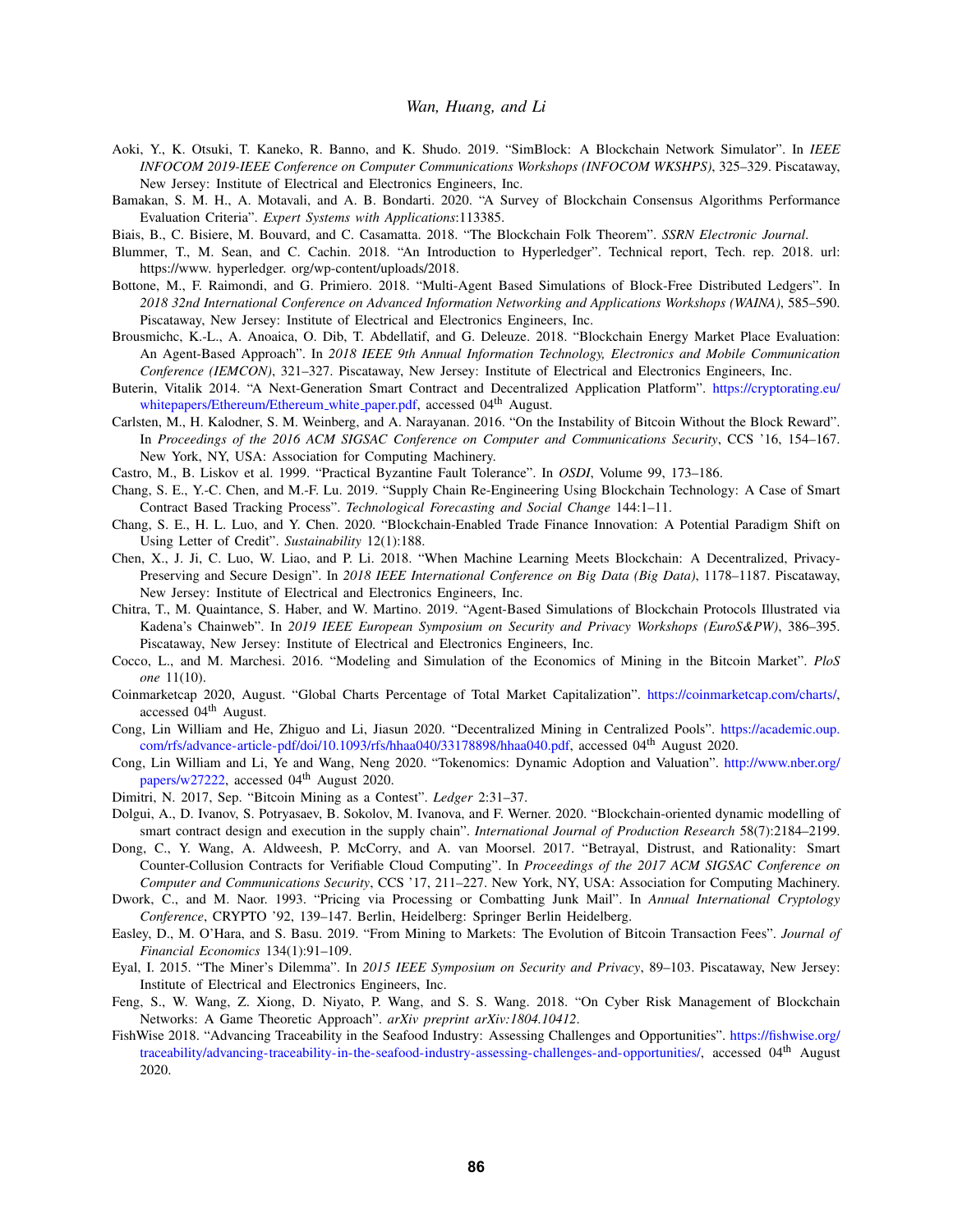- <span id="page-12-14"></span>Foytik, P., S. Shetty, S. P. Gochhayat, E. Herath, D. Tosh, and L. Njilla. 2020. "A Blockchain Simulator for Evaluating Consensus Algorithms in Diverse Networking Environments". In *Proceedings of the 2020 Spring Simulation Conference*, 1–12. Piscataway, New Jersey: Institute of Electrical and Electronics Engineers, Inc.
- <span id="page-12-6"></span>Galvez, J. F., J. Mejuto, and J. Simal-Gandara. 2018. "Future Challenges on the Use of Blockchain for Food Traceability Analysis". *TrAC Trends in Analytical Chemistry* 107:222–232.
- <span id="page-12-7"></span>Gatteschi, V., F. Lamberti, C. Demartini, C. Pranteda, and V. Santamaría. 2018. "Blockchain and Smart Contracts for Insurance: Is the Technology Mature Enough?". *Future Internet* 10(2):20.
- <span id="page-12-12"></span>Gervais, A., G. O. Karame, K. Wüst, V. Glykantzis, H. Ritzdorf, and S. Capkun. 2016. "On the Security and Performance of Proof of Work Blockchains". In *Proceedings of the 2016 ACM SIGSAC Conference on Computer and Communications Security*, CCS '16, 3–16. New York, NY, USA: Association for Computing Machinery.
- <span id="page-12-13"></span>Göbel, J., H. P. Keeler, A. E. Krzesinski, and P. G. Taylor. 2016. "Bitcoin Blockchain Dynamics: The Selfish-Mine Strategy in the Presence of Propagation Delay". *Performance Evaluation* 104:23–41.
- <span id="page-12-16"></span>Goswami, S. 2017. *Scalability analysis of Blockchains through Blockchain simulation*. Master of Science in Computer Science thesis, Department of Computer Science & Engineering, University of Nevada, Las Vegas, Nevada. [https:](https://digitalscholarship.unlv.edu/thesesdissertations/2976) [//digitalscholarship.unlv.edu/thesesdissertations/2976,](https://digitalscholarship.unlv.edu/thesesdissertations/2976) accessed 04<sup>th</sup> August.
- <span id="page-12-9"></span>Griggs, K. N., O. Ossipova, C. P. Kohlios, A. N. Baccarini, E. A. Howson, and T. Hayajneh. 2018. "Healthcare Blockchain System Using Smart Contracts for Secure Automated Remote Patient Monitoring". *Journal of medical systems* 42(7):130.
- <span id="page-12-0"></span>Haber, S., and W. S. Stornetta. 1990. "How to Time-Stamp a Digital Document". In *Conference on the Theory and Application of Cryptography*, 437–455. Berlin, Heidelberg: Springer.
- <span id="page-12-21"></span>Harris, J. D., and B. Waggoner. 2019. "Decentralized and Collaborative AI on Blockchain". In *2019 IEEE International Conference on Blockchain (Blockchain)*, 368–375. Piscataway, New Jersey: Institute of Electrical and Electronics Engineers, Inc.
- <span id="page-12-25"></span>Huberman, G., J. Leshno, and C. C. Moallemi. 2019. "An Economic Analysis of the Bitcoin Payment System". *Columbia Business School Research Paper* (17-92).
- <span id="page-12-4"></span>Huh, S., S. Cho, and S. Kim. 2017. "Managing IoT Devices Using Blockchain Platform". In *2017 19th international conference on advanced communication technology (ICACT)*, 464–467. Piscataway, New Jersey: Institute of Electrical and Electronics Engineers, Inc.
- <span id="page-12-1"></span>Jaikaran, Chris 2017, Oct. [https://www.banking.senate.gov/download/jaikaran-testimony-10-17-17pdf,](https://www.banking.senate.gov/download/jaikaran-testimony-10-17-17pdf) accessed 04<sup>th</sup> August 2020.
- <span id="page-12-8"></span>Jamil, F., L. Hang, K. Kim, and D. Kim. 2019. "A Novel Medical Blockchain Model for Drug Supply Chain Integrity Management in a Smart Hospital". *Electronics* 8(5):505.
- <span id="page-12-24"></span>Jiang, Z., and J. Liang. 2017. "Cryptocurrency Portfolio Management With Deep Reinforcement Learning". In *2017 Intelligent Systems Conference (IntelliSys)*, 905–913. Piscataway, New Jersey: Institute of Electrical and Electronics Engineers, Inc.
- <span id="page-12-22"></span>Jourdan, M., S. Blandin, L. Wynter, and P. Deshpande. 2019. "A Probabilistic Model of the Bitcoin Blockchain". In *2019 IEEE/CVF Conference on Computer Vision and Pattern Recognition Workshops (CVPRW)*, 2784–2792. Piscataway, New Jersey: Institute of Electrical and Electronics Engineers, Inc.
- <span id="page-12-15"></span>Kaligotla, C., and C. M. Macal. 2018. "A Generalized Agent Based Framework for Modeling a Blockchain System". In *Proceedings of the 2018 Winter Simulation Conference*, edited by M. Rabe, A. A. Juan, N. Mustafee, S. J. A. Skoogh, and B. Johansson, 1001–1012. Piscataway, New Jersey: Institute of Electrical and Electronics Engineers, Inc.
- <span id="page-12-19"></span>Kang, J., Z. Xiong, D. Niyato, P. Wang, D. Ye, and D. I. Kim. 2018. "Incentivizing Consensus Propagation in Proof-of-Stake Based Consortium Blockchain Networks". *IEEE Wireless Communications Letters* 8(1):157–160.
- <span id="page-12-10"></span>Kang, J., R. Yu, X. Huang, S. Maharjan, Y. Zhang, and E. Hossain. 2017. "Enabling Localized Peer-to-Peer Electricity Trading Among Plug-in Hybrid Electric Vehicles Using Consortium Blockchains". *IEEE Transactions on Industrial Informatics* 13(6):3154–3164.
- <span id="page-12-5"></span>Kim, H. M., and M. Laskowski. 2018. "Toward an Ontology-Driven Blockchain Design for Supply-Chain Provenance". *Intelligent Systems in Accounting, Finance and Management* 25(1):18–27.
- <span id="page-12-20"></span>Kim, S.-K. 2018. "The Trailer of Blockchain Governance Game". *arXiv preprint arXiv:1807.05581*.
- <span id="page-12-3"></span>King, S., and S. Nadal. 2012. "Ppcoin: Peer-to-Peer Crypto-Currency With Proof-of-Stake". *self-published paper, August* 19:1.
- <span id="page-12-17"></span>Kroll, J. A., I. C. Davey, and E. W. Felten. 2013. "The Economics of Bitcoin Mining, or Bitcoin in the Presence of Adversaries". In *Proceedings of WEIS*, Volume 2013, 11.
- <span id="page-12-23"></span>Lahmiri, S., and S. Bekiros. 2019. "Cryptocurrency Forecasting With Deep Learning Chaotic Neural Networks". *Chaos, Solitons & Fractals* 118:35–40.
- <span id="page-12-2"></span>Lamport, L., R. Shostak, and M. Pease. 2019. "The Byzantine Generals Problem". In *Concurrency: the Works of Leslie Lamport*, 203–226.
- <span id="page-12-18"></span>Lewenberg, Y., Y. Sompolinsky, and A. Zohar. 2015. "Inclusive Block Chain Protocols". In *International Conference on Financial Cryptography and Data Security*, 528–547. Berlin, Heidelberg: Springer Berlin Heidelberg.
- <span id="page-12-11"></span>Li, Z., J. Kang, R. Yu, D. Ye, Q. Deng, and Y. Zhang. 2017. "Consortium Blockchain for Secure Energy Trading in Industrial Internet of Things". *IEEE transactions on industrial informatics* 14(8):3690–3700.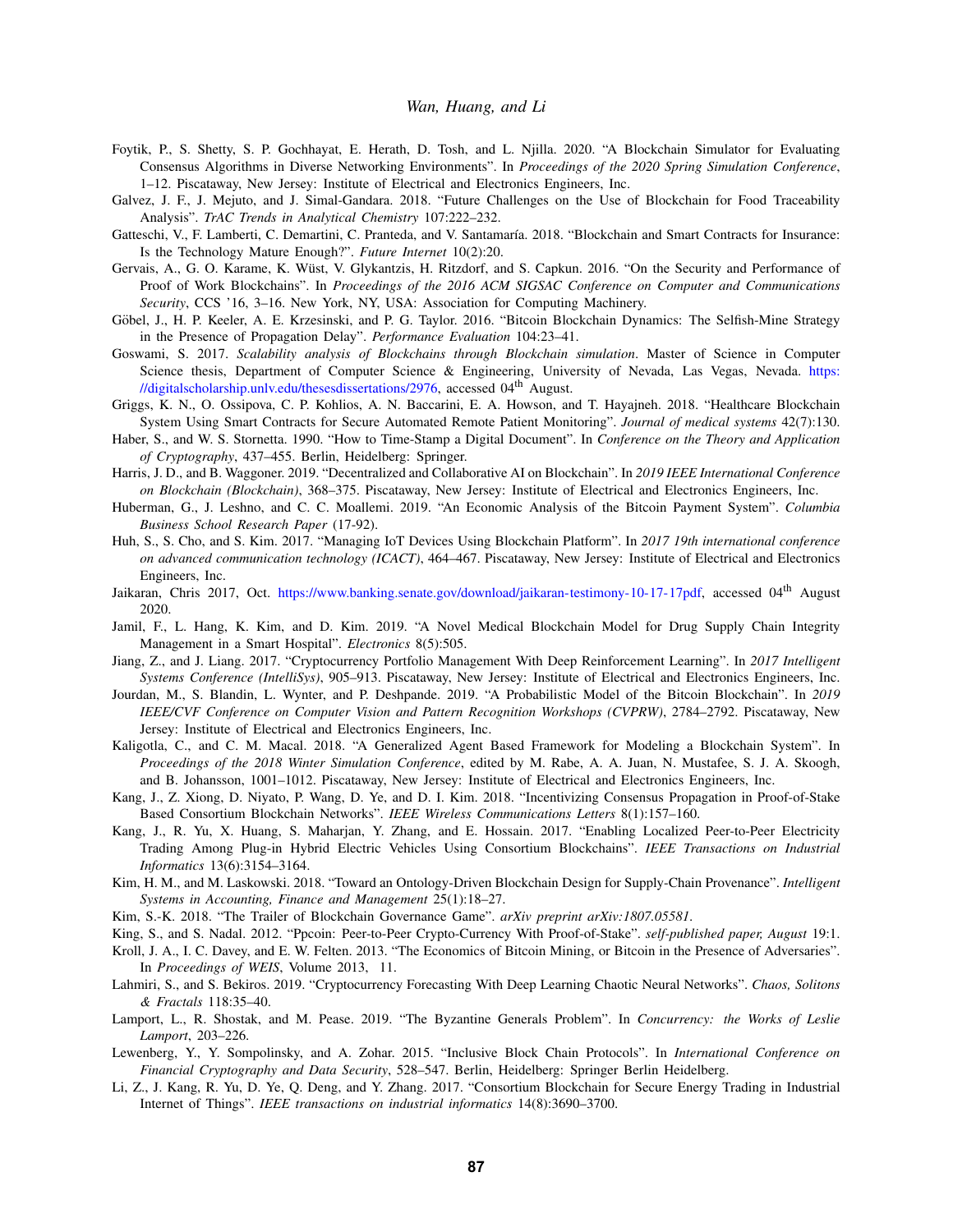<span id="page-13-21"></span><span id="page-13-4"></span>Liao, K., and J. Katz. 2017. "Incentivizing Blockchain Forks via Whale Transactions". *Lecture Notes in Computer Science*:264–279. Linux Foundation 2020, Jun. "Hyperledger Fabric". [https://www.hyperledger.org/use/fabric,](https://www.hyperledger.org/use/fabric) accessed 04th August.

- <span id="page-13-24"></span>Liu, C. H., Q. Lin, and S. Wen. 2018. "Blockchain-Enabled Data Collection and Sharing for Industrial IoT With Deep Reinforcement Learning". *IEEE Transactions on Industrial Informatics* 15(6):3516–3526.
- <span id="page-13-13"></span>Liu, Z., N. C. Luong, W. Wang, D. Niyato, P. Wang, Y.-C. Liang, and D. I. Kim. 2019. "A Survey on Blockchain: A Game Theoretical Perspective". *IEEE Access* 7:47615–47643.
- <span id="page-13-20"></span>Longo, F., L. Nicoletti, A. Padovano, G. d'Atri, and M. Forte. 2019. "Blockchain-Enabled Supply Chain: An Experimental Study". *Computers & Industrial Engineering* 136:57–69.
- <span id="page-13-12"></span>Lu, Q., and X. Xu. 2017. "Adaptable Blockchain-Based Systems: A Case Study for Product Traceability". *IEEE Software* 34(6):21– 27.
- <span id="page-13-26"></span>Luong, N. C., Z. Xiong, P. Wang, and D. Niyato. 2018. "Optimal Auction for Edge Computing Resource Management in Mobile Blockchain Networks: A Deep Learning Approach". In *2018 IEEE International Conference on Communications (ICC)*, 1–6. Piscataway, New Jersey: Institute of Electrical and Electronics Engineers, Inc.
- <span id="page-13-14"></span>Manupati, V. K., T. Schoenherr, M. Ramkumar, S. M. Wagner, S. K. Pabba, and R. Inder Raj Singh. 2020. "A Blockchain-Based Approach for a Multi-Echelon Sustainable Supply Chain". *International Journal of Production Research* 58(7):2222–2241.
- <span id="page-13-15"></span>Mao, D., Z. Hao, F. Wang, and H. Li. 2018. "Innovative Blockchain-Based Approach for Sustainable and Credible Environment in Food Trade: A Case Study in Shandong Province, China". *Sustainability* 10(9):3149.
- <span id="page-13-5"></span>Martin, Rick 2018, November. "How Blockchain Will Transform the Asset Management Industry – Ignite Ltd.". [https:](https://igniteoutsourcing.com/blockchain/blockchain-asset-management/) [//igniteoutsourcing.com/blockchain/blockchain-asset-management/,](https://igniteoutsourcing.com/blockchain/blockchain-asset-management/) accessed  $04<sup>th</sup>$  August.
- <span id="page-13-25"></span>McNally, S., J. Roche, and S. Caton. 2018. "Predicting the Price of Bitcoin Using Machine Learning". In *2018 26th Euromicro International Conference on Parallel, Distributed and Network-based Processing (PDP)*, 339–343. Piscataway, New Jersey: Institute of Electrical and Electronics Engineers, Inc.
- <span id="page-13-16"></span>Memon, R. A., J. P. Li, and J. Ahmed. 2019. "Simulation Model for Blockchain Systems Using Queuing Theory". *Electronics* 8(2):234.
- <span id="page-13-1"></span>Merkle, R. C. 1980. "Protocols for Public Key Cryptosystems". In *1980 IEEE Symposium on Security and Privacy*, 122–122. Piscataway, New Jersey: Institute of Electrical and Electronics Engineers, Inc.
- <span id="page-13-17"></span>Miller, A., and R. Jansen. 2015. "Shadow-Bitcoin: Scalable Simulation via Direct Execution of Multi-Threaded Applications". In *8th Workshop on Cyber Security Experimentation and Test (*{*CSET*} *15)*. Washington, D.C.: USENIX Association.
- <span id="page-13-2"></span>Mingxiao, D., M. Xiaofeng, Z. Zhe, W. Xiangwei, and C. Qijun. 2017. "A Review on Consensus Algorithm of Blockchain". In *2017 IEEE International Conference on Systems, Man, and Cybernetics (SMC)*, 2567–2572. Piscataway, New Jersey: Institute of Electrical and Electronics Engineers, Inc.
- <span id="page-13-0"></span>Nakamoto, Satoshi and others 2008. "Bitcoin: A Peer-to-Peer Electronic Cash System".
- <span id="page-13-7"></span>Narayanan, A., J. Bonneau, E. Felten, A. Miller, and S. Goldfeder. 2016. *Bitcoin and Cryptocurrency Technologies: A Comprehensive Introduction*. Princeton, New Jersey: Princeton University Press.
- <span id="page-13-27"></span>Nguyen, D. C., P. N. Pathirana, M. Ding, and A. Seneviratne. 2020. "Privacy-Preserved Task Offloading in Mobile Blockchain With Deep Reinforcement Learning". *IEEE Transactions on Network and Service Management*.
- <span id="page-13-23"></span>Pagnotta, Emiliano and Buraschi, Andrea 2018, Mar. "An Equilibrium Valuation of Bitcoin and Decentralized Network Assets". [https://ssrn.com/abstract=3142022,](https://ssrn.com/abstract=3142022 ) accessed 04<sup>th</sup> August 2020.
- <span id="page-13-10"></span>Parizi, R. M., A. Dehghantanha, K.-K. R. Choo, and A. Singh. 2018. "Empirical Vulnerability Analysis of Automated Smart Contracts Security Testing on Blockchains". *arXiv preprint arXiv:1809.02702*.
- <span id="page-13-3"></span>Parsons, Jackson 2018. "Blockchain Types Explained: It's More Than Public vs Private – ULedger". [http://159.65.79.6/](http://159.65.79.6/blockchain-types-explained-its-more-than-public-vs-private/) [blockchain-types-explained-its-more-than-public-vs-private/,](http://159.65.79.6/blockchain-types-explained-its-more-than-public-vs-private/) accessed 04<sup>th</sup> August.

<span id="page-13-19"></span>Popov, Serguei 2016. "The Tangle". [http://www.descryptions.com/Iota.pdf,](http://www.descryptions.com/Iota.pdf) accessed 04<sup>th</sup> August 2020.

- <span id="page-13-6"></span>ReverseAcid 2018. "The Scalability Trilemma – Steemit". [https://steemit.com/blockchain/@reverseacid/the-scalability-trilemma,](https://steemit.com/blockchain/@reverseacid/the-scalability-trilemma) accessed 04<sup>th</sup> August.
- <span id="page-13-18"></span>Rosa, E., G. D'Angelo, and S. Ferretti. 2019. "Agent-Based Simulation of Blockchains". In *Methods and Applications for Modeling and Simulation of Complex Systems*, edited by G. Tan, 115–126. Singapore: Springer Singapore.
- <span id="page-13-22"></span>Schrijvers, O., J. Bonneau, D. Boneh, and T. Roughgarden. 2016. "Incentive Compatibility of Bitcoin Mining Pool Reward Functions". In *International Conference on Financial Cryptography and Data Security*, 477–498. Berlin, Heidelberg: Springer Berlin Heidelberg.
- <span id="page-13-9"></span>Shermin, V. 2017. "Disrupting Governance With Blockchains and Smart Contracts". *Strategic Change* 26(5):499–509.
- <span id="page-13-28"></span>Strelenko, Oleg 2018, October. "Blockchain and Transaction Speed: Why Does it Matter? – Medium". [https://medium.com/](https://medium.com/@s_o_s/blockchain-and-transaction-speed-why-does-it-matter-80bfd100fa89) @s o [s/blockchain-and-transaction-speed-why-does-it-matter-80bfd100fa89,](https://medium.com/@s_o_s/blockchain-and-transaction-speed-why-does-it-matter-80bfd100fa89) accessed 04th August.
- <span id="page-13-11"></span>Sturm, C., J. Scalanczi, S. Schönig, and S. Jablonski. 2019. "A Blockchain-Based and Resource-Aware Process Execution Engine". *Future Generation Computer Systems* 100:19–34.
- <span id="page-13-8"></span>Subramanian, Vasan 2018, February. "Why Bitcoin Payments Take 10 Minutes - UnBlockchain – Medium". [https://medium.](https://medium.com/unblockchain/why-bitcoin-payments-take-10-minutes-c6f37f424b4f) [com/unblockchain/why-bitcoin-payments-take-10-minutes-c6f37f424b4f,](https://medium.com/unblockchain/why-bitcoin-payments-take-10-minutes-c6f37f424b4f) accessed 04<sup>th</sup> August.